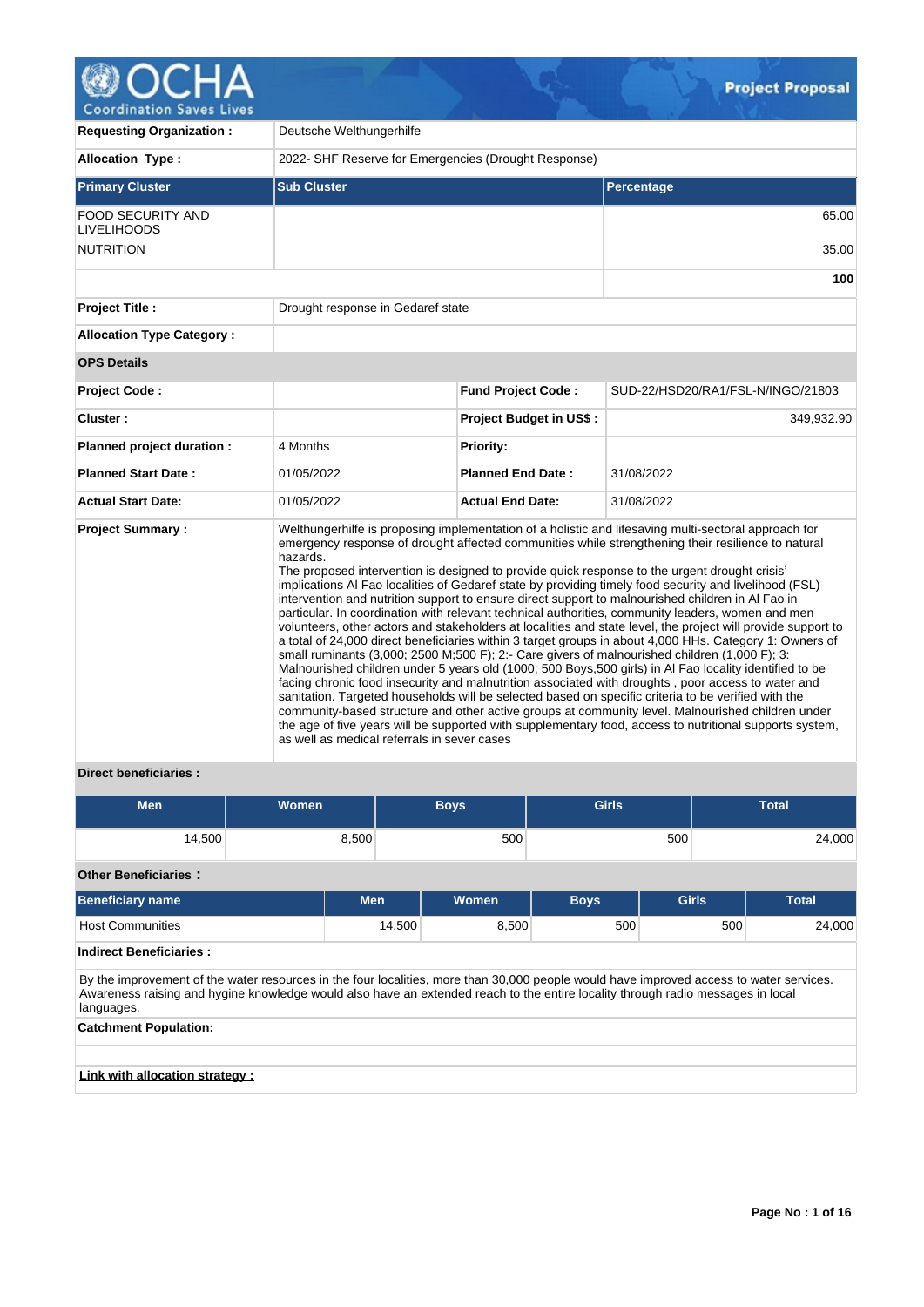This SHF Reserve for Emergencies (RfE) funding will be used by WHH to address the gaps and strengthen the ability of households to cope with the effect of the devastating droughts, produce their own food thereby increasing household food security; increase the variety of food that will contribute to better nutrition of the children and their mothers. Ultimately, the purpose of the FSL activities is to reduce the period of hunger while improving access to healthier and more nutritious food, particularly for women and children under the age of 5. This proposed intervention design is guided by and linked with the SHF allocation strategy for emergency response & HRP 2021 objectives. It focuses the HRP strategic objective 1: Provide timely multi-sectoral life-saving assistance to crisis-affected people to reduce mortality and morbidity; with a significant contribution to objective 3: Mitigate protection risks and respond to protection needs through humanitarian action.

Provision of nutrition trainings and supplies, provision of livestock feeds, the proposed activities directly respond to the FSL Cluster Objective 1 which focusses on improving consumption and dietary diversity. Through the different training components in fodder production, nutrition, and hygiene, the project supports the households' capacities to handle shocks and therefore directly links to CO3 "Reduce the dependency on inputs and strengthen the household's ability to absorb shocks". Provision of safe and dignified access to multisector services (SO2) is addressed through diversify services available in nutrition centers, creation of referral pathways for protection services and provision of individual protection cash support. Reduction of threats (SO2) is addressed by improvement of distribution centers and improved access to protection trainings and protection case management services. Moreover, by targeting households not targeted by other measures, the proposed intervention complements cluster initiatives of reaching the most underserved. The project also promotes localization by bringing onboard WHH who is already based in the project location and whose understanding of the local context will benefit the implementation.

The project components will address indicated critical sectors' needs integrally through a comprehensive multi-sectoral approach appealing for increased impact, value for money and resilience while recognizing the special needs of extremely vulnerable women, men, children & displaced as reported by OCHA.

Focusing on the support of provision for multipurpose cash for the most vulnerable & maintaining improved COVID 19 sensitive practices and behavior; and provide emergency livestock support. While maintaining complementarity of implemented interventions - ensure linkages to all other priority sectors and support strengthening community preparedness for emergency situations that may result from reoccurring drought in the state.

In line with the identified emergent need, the proposed comprehensive multi-sectoral approach focuses in addressing the needs in Al-Fao locality and will be implemented in coordination with the UN sector leads (FAO and UNICEF), relevant government authorities & technical departments.

Where necessary the project will avail opportunity for strengthening National NGOs capacity in a joint implementation.

Protection of women, disabled, and children will be an integral part to all the intervention components e.g., female headed HH with malnourished children and people with disabilities will be prioritized for access to livestock support through multi-purpose cash . In addition to equal access to training and awareness sessions.

Environment protection is mainstreamed across all integral components

## **Sub-Grants to Implementing Partners :**

| <b>Partner Name</b>                                        |                         | <b>Partner Type</b>                |  | <b>Budget in US\$</b> |  |  |  |  |  |  |  |
|------------------------------------------------------------|-------------------------|------------------------------------|--|-----------------------|--|--|--|--|--|--|--|
|                                                            |                         |                                    |  |                       |  |  |  |  |  |  |  |
| Other funding secured for the same project (to date) :     |                         |                                    |  |                       |  |  |  |  |  |  |  |
| <b>Other Funding Source</b><br><b>Other Funding Amount</b> |                         |                                    |  |                       |  |  |  |  |  |  |  |
|                                                            |                         |                                    |  |                       |  |  |  |  |  |  |  |
| Organization focal point:                                  |                         |                                    |  |                       |  |  |  |  |  |  |  |
| <b>Name</b>                                                | Title                   | <b>Email</b>                       |  | <b>Phone</b>          |  |  |  |  |  |  |  |
| <b>Michael Gabriel</b>                                     | <b>Country Director</b> | Michael.Gabriel@welthungerhilfe.de |  | +249 912393297        |  |  |  |  |  |  |  |

# **BACKGROUND**

## **1. Humanitarian context analysis**

## **2. Needs assessment**

#### [4:18 PM] Michael Gabriel

Prior to the current dry spell experienced Al Fao locality experienced torrential rains and flash flooding that affected numerous houses and public utilities in Al Fao town. Flooding affected public utilities and infrastructures including schools, government institutions, court's premises, as well as agricultural lands. An interagency assessment of Al Fao locality led by OCHA and HAC was carried out in July 2021 to assess the flood damage. The key findings were: a) An estimated 50,000 feddans rain fed area of field crops affected and crops were washed away, affecting the livelihoods of the affected families. b) two water stations were damaged, both stations used to supply Al Fao town with drinking water and because of the damage on the water station, an estimated 500,000 people have lacked potable drinking water. C) During the assessment to Al Fao, the on spot survey of Mid-upper-arm circumference (MUAC) screening conducted to the children (aged 6-59 months) resulted with active-case of 29 children suffering from severe acute malnutrition (SAM) and 87 others with moderate acute malnutrition (MAM).The mission concluded with the following recommendations, a) Provision of horticulture/cereal/legume crop seeds for replantation, b) Provision of improved seeds of food/cash crops for replantation , c) Provision of vaccines and drugs catering for animal disease outbreak prevention due to flood and contamination of range and pasture and hatching of flies and ticks and d) provision of food assistance, (if possible) mainly sorghum distribution in addition to the provision of animal feed like crop residues or hay baling as supplementary feed for livestock to minimize the animal feeding gap until the next rainy season and maximize benefits of the upcoming farming season, as well as provision of range plant seeds to improve deteriorated areas. Providing animal vaccination and treatments is necessary as the immune system of the cattle deteriorated in the conditions of lack of scarce water and nutrition.According to the assessment, hafirs are a primary source to bridge the gap in vegetable production, terrace making will increase the productivity and at the same time embodiment of the main terrace around the villages exposed to flood will provide protection during the rain and water yards are the primary water sources in the targeted localities.In addition, The Food Security Technical Secretariat in Gedaref State had forecasted a gap in food and fodder in Al Fao localities, attributed to droughts, leading to a 20% reduction of land cultivated hence poor harvest, low production of food (sorghum) and fodder. In normal times, farmers used to plant on average 60,000 Feddans annually. However, this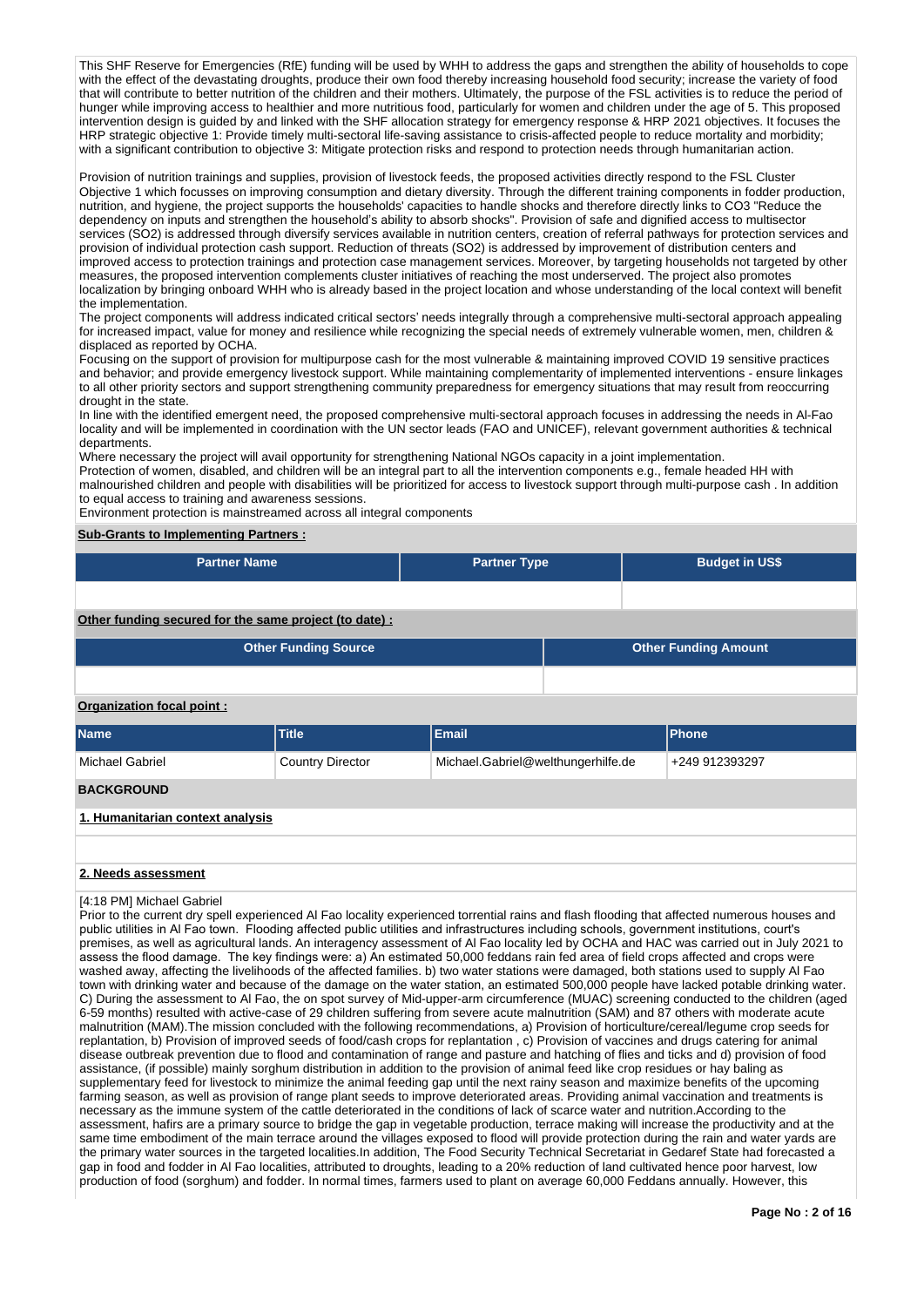season, the low flow of floodwater and poor status of the irrigation canals has led to the cultivation of 14,000 out of 80,000 feddans. The serious reduction in cultivated areas indicates a possible reduction of the production of staple food, which has already been classified by integrated phase classification (IPC) in phase 3 and described to have long chronic food insecurity problems, that could cause gaps in the production of food and fodder. The poor harvest in the above-mentioned localities has put more households under a food security crisis at least for more than a year.

### **3. Description Of Beneficiaries**

#### **4. Grant Request Justification**

The proposed intervention will contribute to Sudan Humanitatrian Response Plan (HRP) first objective by providing timely multi-sectoral lifesaving assistance that will reduce communities' vulnerability to crisis and help increase resilience and preparedness adapt the expected drought cycle in the area.

This will directly contribute to Outcome 1 and Outcome 3 of the HRP by providing drought-affected people in Al Fao and other vulnerable host communities with livelihoods support and nutrition to reduce their food insecurity and malnutrition status and allow them build resilience.

Welthungerhilfe (WHH) plans to target a total of 24,000 direct beneficiaries within 3 target groups in about 4,000 HHs. Category 1:- Owners of small ruminants (3,000; 2500M;500F); 2:- Caregivers of malnourished children (1,000F); 3: Malnourished children under 5 years old (1000; 500 Boys,500 girls).

The interventions will mainstream malnutrition by prioritizing 1,000 HHs with malnourished children, to ensure malnourished children have improved access to nutrition supplies and systems through the distribution of nutrition supplies, training of nutrition assistants, mother support groups, support referrals for severely malnourished children with medical complications among others, establishing vegetable kitchen gardens and organizing food preparation classes for families of malnourished children, in coordination with relevant technical authorities, community leaders, women and men volunteers, other actors and stakeholders at localities and state level, MOH and HAC.

Furthermore, the project will directly support livestock production by improving access to animal feeds/fodder, targeting about 3,000HHs with 9,000 heads of small ruminants and awareness-raising related to livestock production skills training to Community Animal Health Workers (CAHW), as well as methods of planting fodder seeds(broadcasting). The project strategy will follow a holistic approach in the design and implementation, target beneficiaries' access to improved pastures seeds, building capacity through training and animal husbandry extension; build resilience through disaster risk planning and management and reduce malnutrition through various agriculture and livestock activities.

It will also focus on supporting women headed households and ensure that women have equal access to the project support and facilities. People with disabilities will also be sensitively considered for easy access to water sources, prioritized in access to animal supplementary feed and ensured equal opportunities in training/awareness sessions

Linking to FSL sector objectives, the project will strengthen community mechanisms to better plan and adopt to the changing climate and economic hardships. Activities will empower vulnerable beneficiaries with skills and knowledge that help them to better plan and take an adequate decision at HH and community level. All targeted households will benefit from the mass sensitization campaigns on improved nutrition practices, infants and young children feeding (IYCF), nutrition needs of women (pregnant and lactating women- PLW), gender issues, and basic hygiene. The community of Gedaref needs urgent assistance that will support quick restoration of livelihoods after devastating floods/drought which let to major income losses, depletion of assets and destruction of harvests.

The outcome of the intervention in this sector is expected to contribute to increasing & diversifying food sources & security, reducing malnutrition, reducing severe coping strategies & livelihoods assets losses, reduce people and animals mortality and morbidity and thereby improving resiliance

WHH have long work experience in Gedaref state at the 2 sectors; including ongoing SHF project, and will coordinate with government, UN & NGOs working in the area, particularly PLAN International, IGAD, Muslim Aid, COOPI, CARE, SORD, JASMAR, Waad and others.

## **5. Complementarity**

## **LOGICAL FRAMEWORK**

#### **Overall project objective**

**Save lives and enhance rural communities' resilience to drought in Al-Fao locality of Gedaref State through integrated emergency FSL and nutrition interventions.**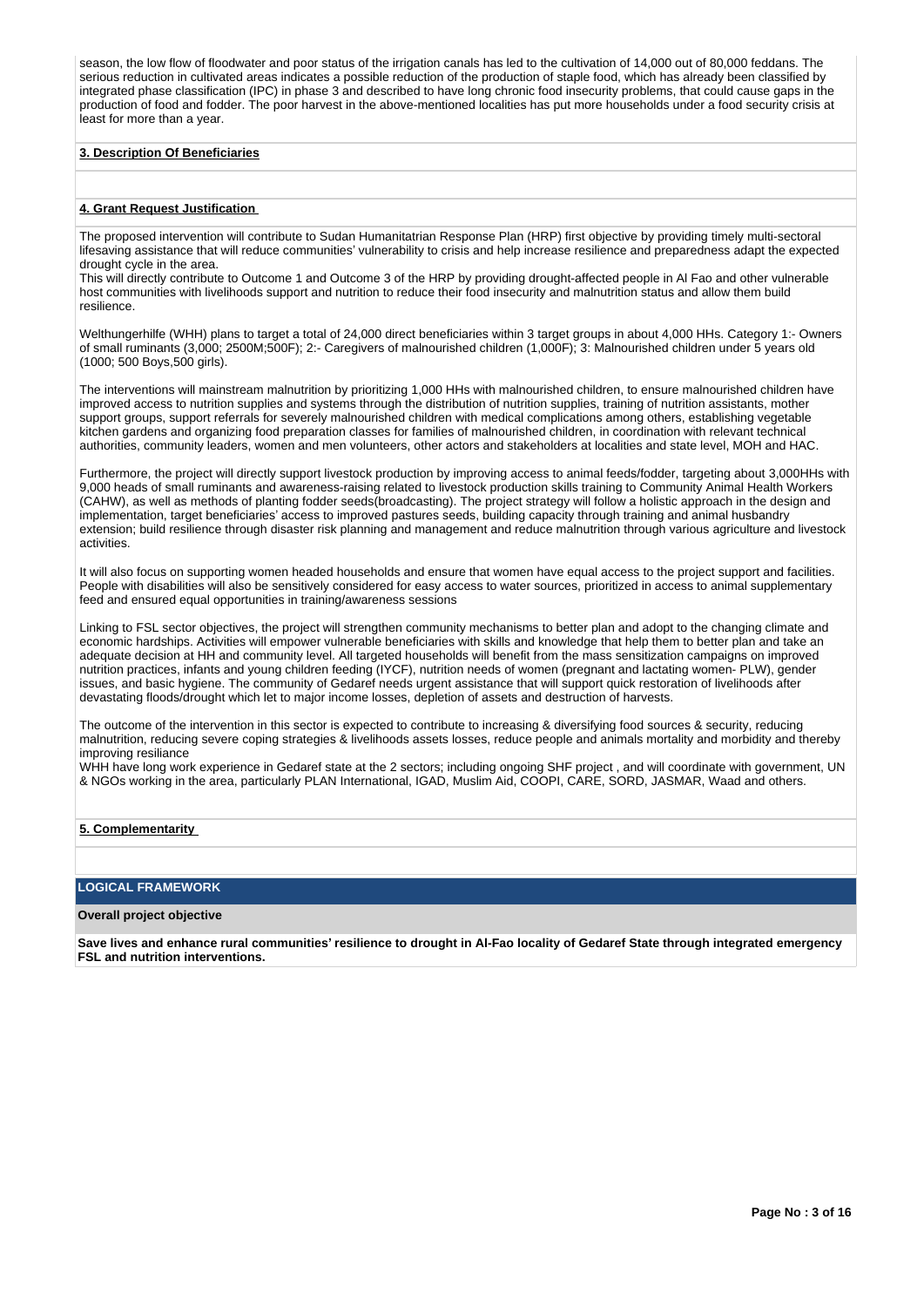| <b>FOOD SECURITY AND LIVELIHOODS</b>                                                                                                                                                    |                                                                                              |                                 |  |  |  |  |  |  |  |  |
|-----------------------------------------------------------------------------------------------------------------------------------------------------------------------------------------|----------------------------------------------------------------------------------------------|---------------------------------|--|--|--|--|--|--|--|--|
| <b>Cluster objectives</b>                                                                                                                                                               | <b>Strategic Response Plan (SRP) objectives</b>                                              | <b>Percentage of activities</b> |  |  |  |  |  |  |  |  |
| Support self-reliance of affected households<br>by protecting and building productive assets<br>and restoring or creating income-generating<br>opportunities to save and sustain lives. | SO2: Improve vulnerable people's access to<br>livelihoods and life-sustaining basic services | 100                             |  |  |  |  |  |  |  |  |

**Contribution to Cluster/Sector Objectives :** The proposed intervention is intended to contribute to food security and livelihood assets protection through reducing mortality & morbidity and increasing the productivity of 9000 heads of animals (owned by 3,000 HHs). The project will enhance the protection of livestock assets through supporting animal feeds, vaccination & deworming and ensuring community access to the basic emergency veterinary service, knowledge and skills. Affected community participates in disaster risk reduction activities to reduce communities' vulnerability to various hazards such as flood, Drought through multi-purpose cash transfers. In addition, provision of assorted seeds and tools to vulnerable households inorder to enhance their capacity to produce enough and nutritious food, hence restoration of their livelihoods from the effect of drought/territorial floods.

Furthermore, maintaining livestock assets will allow HHs access to good quality food (animal-sourced protein from milk and meat) and reduce their vulnerability to malnutrition.

The project will also contribute to cluster objective 2 by improving access to livelihood and life-sustaining basic services that can save affected communities' livestock assets and the improve availability of food and income and thus enhance their resilience to drought.

### **Outcome 1**

Food security and livelihoods assets of the most vulnerable drought-affected people protected in Al Fao locality of Gedaref state.

## **Output 1.1**

### **Description**

2,000HHs receive concentrated feeds(fodder, mineral lick/salt) during the dry season.

### **Assumptions & Risks**

- Collaboration and support of stakeholders at the community and state level.
- Targeted communities' awareness about the importance of diversified food.

Risks:

- Animal feed may be sold on local markets for quicker income.
- Occurrence of other natural or man-made disasters in the area.

# **Indicators**

|                                                        |                                                |                                                                                                                                                                     | <b>End cycle beneficiaries</b> | <b>End</b><br>cycle |                   |       |               |  |  |  |  |
|--------------------------------------------------------|------------------------------------------------|---------------------------------------------------------------------------------------------------------------------------------------------------------------------|--------------------------------|---------------------|-------------------|-------|---------------|--|--|--|--|
| Code                                                   | <b>Cluster</b>                                 | <b>Indicator</b>                                                                                                                                                    | <b>Men</b>                     | <b>Women</b>        | <b>Boys</b> Girls |       | <b>Target</b> |  |  |  |  |
| Indicator 1.1.1                                        | <b>FOOD SECURITY AND</b><br><b>LIVELIHOODS</b> | #of people oriented about the FSL interventions,<br>selection criteria and project's accountability<br>mechanisms and identified and registered for the<br>project. | 2,000                          | 1,000               |                   |       | 3,000         |  |  |  |  |
| <b>Means of Verification:</b> Project monthly reports, |                                                |                                                                                                                                                                     |                                |                     |                   |       |               |  |  |  |  |
| Indicator 1.1.2                                        | <b>FOOD SECURITY AND</b><br><b>LIVELIHOODS</b> | #of HHs receiving concentrated livestock feed<br>(fodder/mineral salt lick)                                                                                         | 1.500                          | 500                 |                   | 2,000 |               |  |  |  |  |
|                                                        |                                                | Means of Verification: Project reports, progressive updates, field visit reports, Ministry of Animal Resources reports                                              |                                |                     |                   |       |               |  |  |  |  |
| Indicator 1.1.3                                        | <b>FOOD SECURITY AND</b><br><b>LIVELIHOODS</b> | #of HHs receiving agricultural inputs (seeds and<br>tools),                                                                                                         | 500                            | 1,500               |                   |       | 2,000         |  |  |  |  |
|                                                        |                                                | Means of Verification: Project reports, FSL sector updates for food consumption, field visit reports, Ministry of Agriculture reports                               |                                |                     |                   |       |               |  |  |  |  |
| Indicator 1.1.4                                        | <b>FOOD SECURITY AND</b><br><b>LIVELIHOODS</b> | Number of animals treated/vaccinated                                                                                                                                |                                |                     |                   |       | 3,000         |  |  |  |  |
|                                                        |                                                | <b>Means of Verification:</b> Project reports, Ministry of Animal Resources report.                                                                                 |                                |                     |                   |       |               |  |  |  |  |
| Indicator 1.1.5                                        | FOOD SECURITY AND<br><b>LIVELIHOODS</b>        | # of targeted people received life-saving<br>emergency agriculture and livestock/veterinary<br>trainings                                                            | 280<br>195                     |                     |                   | 475   |               |  |  |  |  |
|                                                        |                                                | <b>Means of Verification:</b> Project reports, Training reports, progress updates, training list                                                                    |                                |                     |                   |       |               |  |  |  |  |
| Indicator 1.1.6                                        | <b>FOOD SECURITY AND</b><br><b>LIVELIHOODS</b> | # of persons participating in disaster risk reduction<br>activities                                                                                                 | 75                             | 75                  |                   |       | 150           |  |  |  |  |
|                                                        |                                                | <b>Means of Verification:</b> Project's report, field visit reports, FSL sector reports. Disaster training list of participants                                     |                                |                     |                   |       |               |  |  |  |  |
| <b>Activities</b>                                      |                                                |                                                                                                                                                                     |                                |                     |                   |       |               |  |  |  |  |
| Activity 1.1.1                                         |                                                |                                                                                                                                                                     |                                |                     |                   |       |               |  |  |  |  |
|                                                        | <b>Standard Activity: Not Selected</b>         |                                                                                                                                                                     |                                |                     |                   |       |               |  |  |  |  |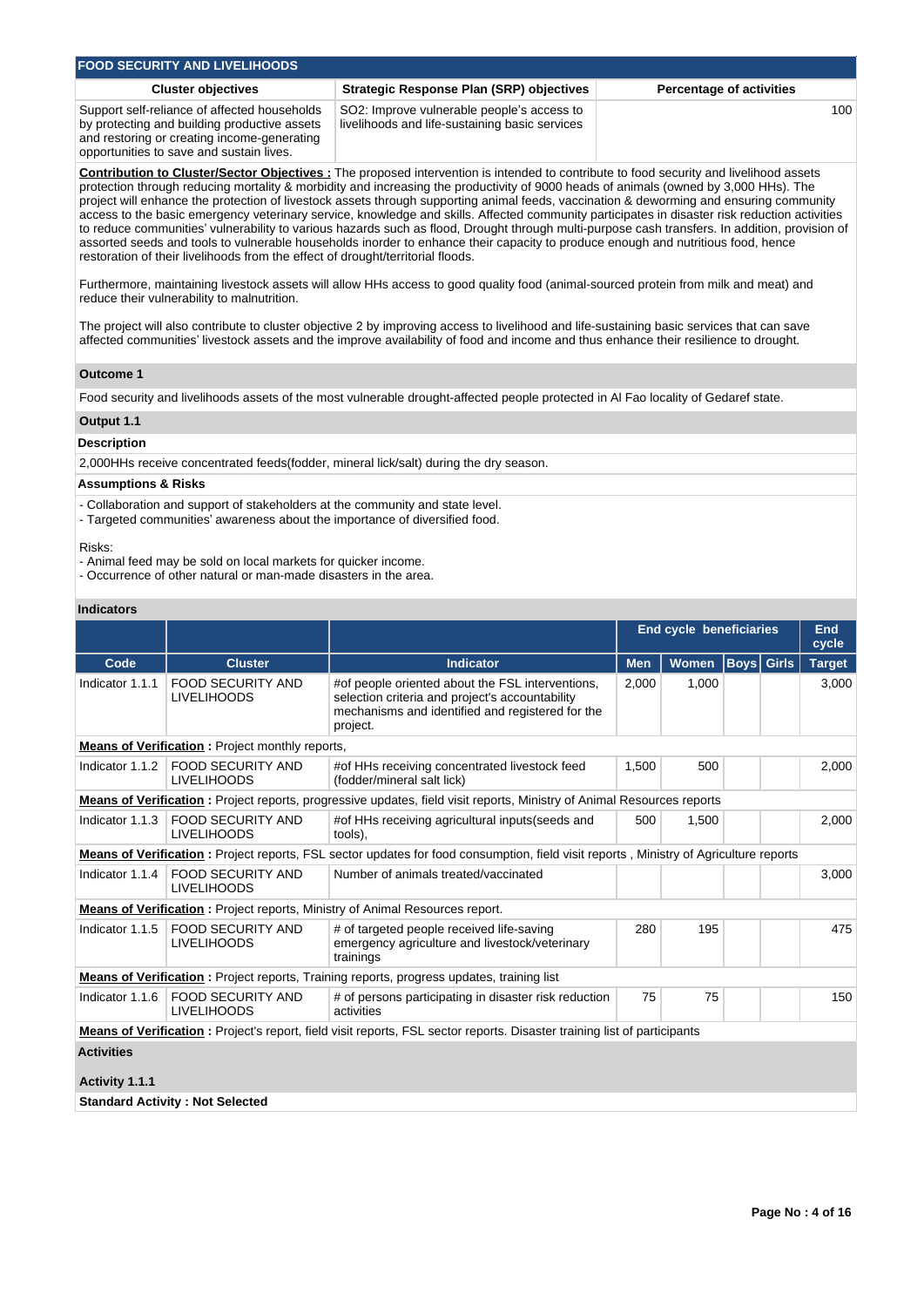- Conduct community sensitization and identification of project beneficiaries in Alfao locality

Conduct inclusive community orientation/ sensitization sessions (using local language/s) prior to each activity where the project team introduce the nature and purpose of the intervention, and clearly describe the selection criteria for the beneficiaries. Conduct beneficiary identifications, while ensuring participation of all community groups should be ensured (women, elderlies, people with disabilities, IDPs, refugees and minorities in the area). The project team should also communicate the adopted complaint system and beneficiaries feedback mechanism; introducing a focal person with hot line, complaints boxes and all other available communication channels.

# **Activity 1.1.2**

## **Standard Activity : Not Selected**

Procurement and distribution of concentrated lifestock fodder mix and salt licks to 2,000 owners of small ruminants

To make sure that communities' livestock are surviving until the next harvesting season, and fodder availability for livestock at households WHH will procure and distribute concentrated fodder mix to 2,000HHs(@3head/HH). As deficiency in sodium in small ruminants can lead to decreased appetite,

fertility, milk production and even weight loss, salt licks will be provided meeting minimum requirements to produce milk for the needy groups among the selected communities. 3 heads per HH.

- Concentrated fodder: 0.5 kg per head/day - one sack for 4 months

+ 2 Mineral lick for 3 Heads of small ruminants for 4 months

Average cost per HH for 4 months (including shipping cost) is USD 60, including transportation and distribution. Target for the locality: Total 2,000 HHs

#### **Activity 1.1.3**

#### **Standard Activity : Not Selected**

Procurement and distribution of assorted drought resistant seeds and hand tools to 2,000 HH beneficiaries of Alfao

Procure and distribute assorted seeds (cereal, vegetables seeds) and hand tools to 2,000HHs (1,000 care-givers of children <5 receiving treatment of malnutrition at the health facilities/OTPs/TSFPs and 1000 other vulnerable women in Alfao locality To ensure access to food in the next harvesting season WHH will distribute assorted seeds (32 .1MT) and hand tools to the most vulnerable groups. 1000 care givers of children <5 receiving treatment of malnutrition as well as 1000 additional vulnerable people, mainly single women headed households as well as HH with disabled and old people.

Max. 4 types of vegetable seeds( total: 80gms) for mothers/care-givers of malnourished children receiving treatment at OTP/TSFPs and 3pcs of hand tools(1 hoe/maloda, 1 rake and 1 watering Can).

- Max. 2 types of cereal seeds (Sorghum and millet/Wheat),32MT@ 8 kgs each.for 1,000HHs of vulnerable men and women. This will ensure households have access to agriculture inputs ready for planting during the upcoming rainy season, hence increasing food availability at household level, reducing food insecurity.

## **Activity 1.1.4**

#### **Standard Activity : Not Selected**

Conduct one Livestock vaccination and deworming campaign (Vaccines and de-worming medicine to be provided by the MoPER

Due to the drought and territorial rains that happened last year causing immense flooding, most herds in Al Fao suffered from livestock diseases, including intestinal worms, hence resulted into body immerciation, low productivity of milk and meat at the households. WHH through Ministry of Animal Resources (MoAR)wil conduct vaccination campaigns and de-worming exercises for upto 3,000HHs(2,000HHs targeted with concentrated fodder feeds and 1,000HHs additional non-targeted households) willing to vaccinate and de-worm as a result of the massive campaigns and mobilization conducted by WHH. De-worming and vaccination campaigns can help stabilize livestock health and prevent them further contracting livestock diseases, hence stabilizing productivity of milk and meat at household level and rescue the most vulnerable from food insecurity.

- Vaccination and deworming campaigns will target total of 7,000 heads of livestock-small ruminants). 6,000 heads from 2,000 targeted HHs and 1,000 additional heads from any willing members of the community motivated by the campaign exercise.

- The MoAR shall provide the required vaccines and de-worming medications, while WHH will provide logistical support and staff to carry out vaccination and de-worming.

#### **Activity 1.1.5**

#### **Standard Activity : Not Selected**

Conduct training on Livestock Emergency Guidelines & Standards (LEGS), agricultural extensions, and horticultural production to enhance livestock and agricultural productivity.

- Refresher training for 25 CAHWs for 3 days to enhance their knowledge and skills during the project.

- Training for community volunteers on improved livestock and water management, animal husbandry and resilience-building, including general livestock emergency guidelines; ToT training for 25 persons each (30% women) ;

10 sessions (25 people each) – 3 days in collaboration with MoAR.

- ToT training of agriculture extension workers and lead/progressive farmers on good agronomic practices, soil and water conservation techniques, good farming methods and vegetable production techniques. 08 sessions @ 25 persons per session(60%women) 4days per session.

## **Activity 1.1.6**

**Standard Activity : Not Selected**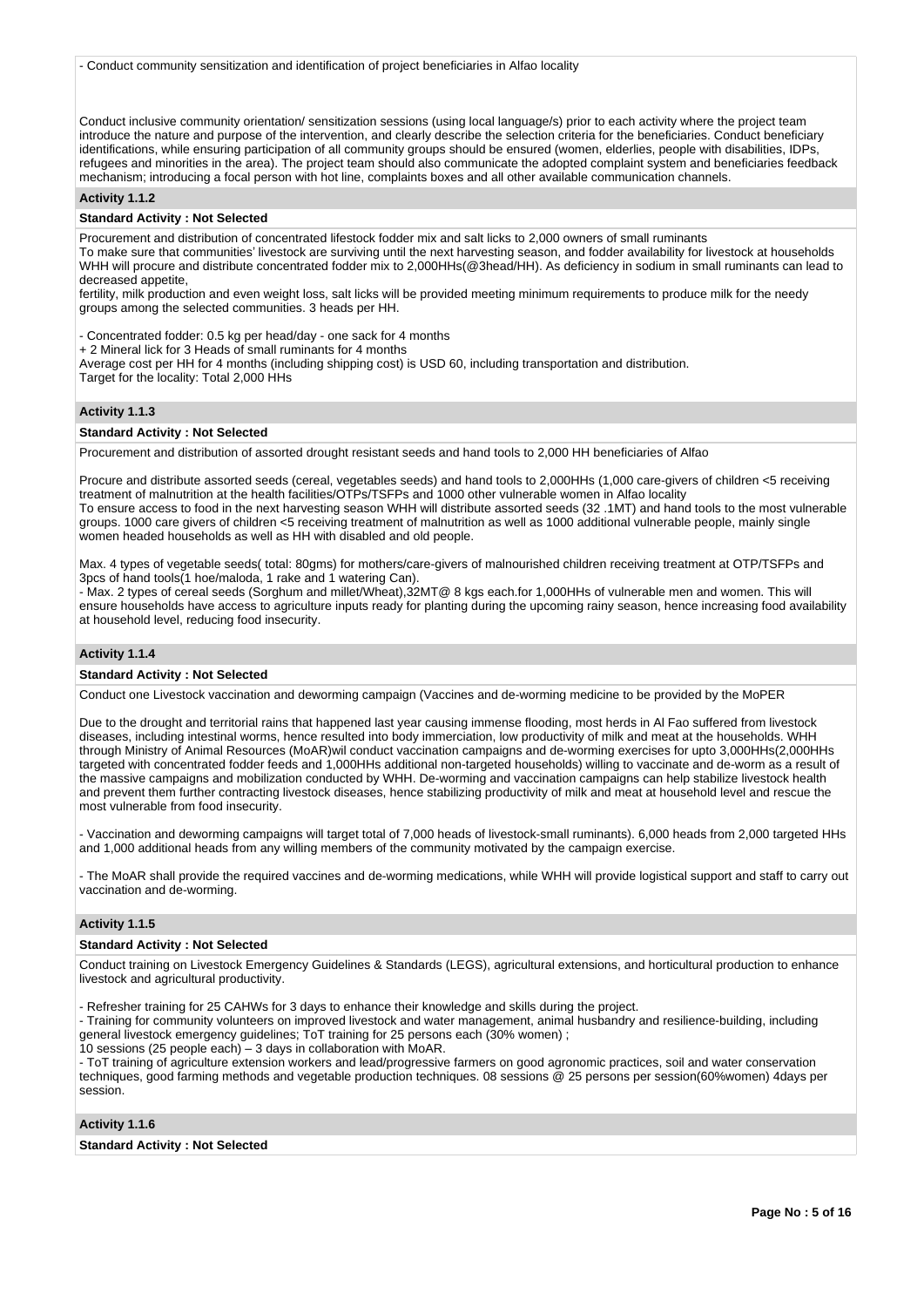Carry out disaster risk reduction activities to reduce communities' vulnerability to various hazards such as flood, Drought through multipurpose cash transfers

Following the droughts and flash flooding in Alfao last year, WHH would like strengthen communities' vulnerability to various hazards such as flood, Drought by mainstreaming the activities during the project through multi-purpose cash transfers. The community shall be trained on early warning systems, identification/ prediction of hazards and how to prepare and respond incase it happens. 100 vulnerable HHs with able bodied members shall be encouraged to construct or renovate flood control dykes to protect they farms, settlement or important community assets from being washed away by floods hence preventing displacements and saving the farms from destruction. In addition, train 50 HHs on tree nursery establishments and management so as to produce enough seedling to distribute to HHs for planting. Tree-planting will ensure environmental protection, as well as provide wind breaks and shades for livestock in near future, among others benefits. The DDR activities shall benefit the entire community of Alfao and participating HHs shall be provided with cash \$40 Per month for 15 man-days worked on the DDR activities.Th other 15 days of the month shall be used by HHs to attend to other activities such as farming, HH activities etc. Attendance register shall be kept by group leaders to ensure good record of work before monthly payments.

- 100 persons construct/renovate at least 2 flood control dykes around farms, settlements

- 50 persons establish one communal tree nursery and later distribute at least 2 seedlings per household for planting.

- Training on tree nursery establishment, planting, and management (attending the training is a precondition to receiving cash transfer). Both men and women will participate equally in the DRR activities.

Note: 150 persons (5% of the targeted HHs) participate in disaster risk reduction activities, @ 15days per person per month for 4months. Each month \$40 per person. Total cash transfer: \$ 40,000

## **Additional Targets :**

| <b>NUTRITION</b>                                                                                                                                                                                                       |                                                                                                                             |                                 |  |  |  |  |  |  |  |  |
|------------------------------------------------------------------------------------------------------------------------------------------------------------------------------------------------------------------------|-----------------------------------------------------------------------------------------------------------------------------|---------------------------------|--|--|--|--|--|--|--|--|
| <b>Cluster objectives</b>                                                                                                                                                                                              | <b>Strategic Response Plan (SRP) objectives</b>                                                                             | <b>Percentage of activities</b> |  |  |  |  |  |  |  |  |
| Scale-up access to quality integrated life-<br>saving treatment and preventive nutrition<br>services to reduce morbidity and mortality<br>among children under-fives in crisis-affected<br>and vulnerable populations. | SO1: Provide timely multi-sectoral life-saving<br>assistance to crisis affected people to reduce<br>mortality and morbidity | 100                             |  |  |  |  |  |  |  |  |

**Contribution to Cluster/Sector Objectives :** The proposed activities contribute to the Nutrition Sector Strategic Objectives through the provision of quality lifesaving nutrition services with emphasis on increasing the access and coverage to the affected population in Al Fao Gedaref State.

The proposed project will provide direct support to 1,000 HHs with malnourished children through provision of RUSF supplies for moderately malnourished children in Al Fao locality; This will also be accompanied with support community outreach activities for case finding ) and referrals system for Severely malnourished children with medical complications. It will also contribute to saving lives by strengthening the capacity of existing system for sustainable services provision and building capacity of local community. The intervention is expected to significantly eliminate the malnutrition rates in the locality associated with the implications of drought/territorial rains in the area that have enlarged the food gap and increased the loss of assets.

The project will also ensure provision of FSL support to the HHs with malnourished children to enhance their access to quality food and clean water and reduce their exposure to hygiene-related dealth implications.

Key nutrition activities in the localities, in line with nutrition sector recommendations, will target approximately 1,000 HH. These include: - Supporting distribution of RUSF supplies for moderately malnourished children

- Supporting Community- outreach in CMAM program.
- Supporting referrals of SAM children with medical complications.
- Implementing comprehensive IYCF interventions, including education sessions.

Partners will secure RUSF as an in-kind contribution from WFP and be responsible for storage & transferring, handling, and distributing RUSF. CMAM activities will include mass MUAC screening for each site area with a network of community health workers; 3 community outreach sessions a month in remote areas; capacity strengthening for nutrition assistants (MoH and community nutrition volunteer); IYCF community promotion. Referrals of SAM children with medical complications will be made to the closest stabilization centre for life-saving support. IYCF activities will include: Mother to Mother group sessions – once a week - for IYCF promotion; integrated IYCF promotion activities with the community nutrition volunteer network that conduct regular outreach; IYCF training for nutrition assistants. WHH will collaborate with MoH to recruit nutrition assistants & nurses as well as community nutrition volunteers that will directly deliver the nutrition services.

All targeted households will benefit from the mass sensitization campaigns on improved nutrition practices, infants and young children feeding (IYCF), nutrition needs of women (pregnant and lactating women), gender issues, and basic hygiene. The community of Gedaref need urgent assistance that will support quick restoration of livelihoods after devastating floods/drought which let to major income losses, depletion of assets and destruction of harvests.

#### **Outcome 1**

Drought Affected communities have i access to improved nutrition and general well-being

#### **Output 1.1**

#### **Description**

1000 HHs with malnourished children have improved access to nutrition support supplies and systems

# **Assumptions & Risks**

- Availability of Nutrition support centres and trained cadre.

## **Indicators**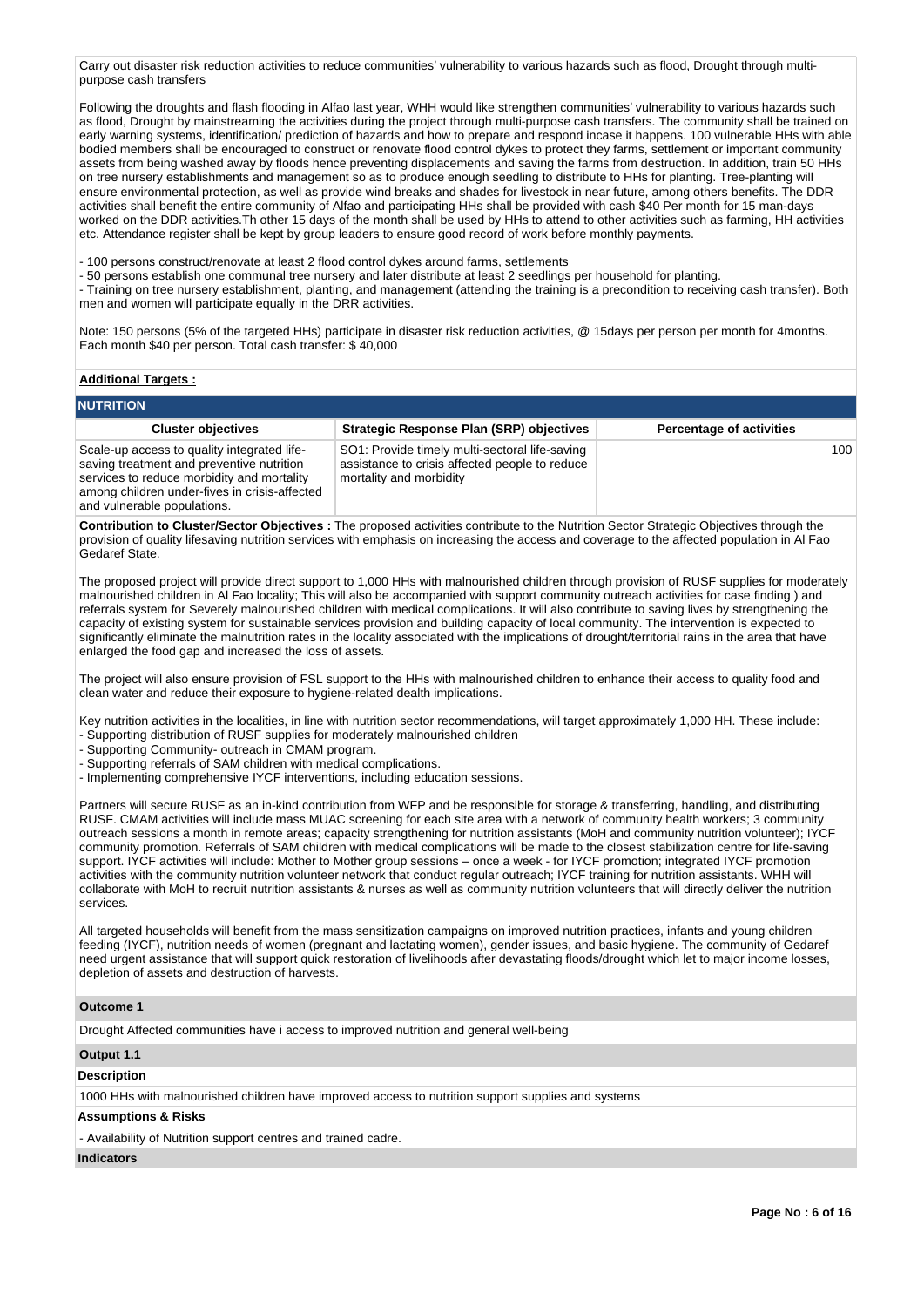|                                                                                                                                                                                                                                                                                                                                                                                                                                                                                                                                                                                                                                                                                                                                                                                                                                                                       |                                                                                                             |                                                                                                                                                                                                                                                                                                                                                                                                                                                                                                                                                                                                 | End cycle beneficiaries | <b>End</b><br>cycle |             |              |               |  |  |  |  |
|-----------------------------------------------------------------------------------------------------------------------------------------------------------------------------------------------------------------------------------------------------------------------------------------------------------------------------------------------------------------------------------------------------------------------------------------------------------------------------------------------------------------------------------------------------------------------------------------------------------------------------------------------------------------------------------------------------------------------------------------------------------------------------------------------------------------------------------------------------------------------|-------------------------------------------------------------------------------------------------------------|-------------------------------------------------------------------------------------------------------------------------------------------------------------------------------------------------------------------------------------------------------------------------------------------------------------------------------------------------------------------------------------------------------------------------------------------------------------------------------------------------------------------------------------------------------------------------------------------------|-------------------------|---------------------|-------------|--------------|---------------|--|--|--|--|
| Code                                                                                                                                                                                                                                                                                                                                                                                                                                                                                                                                                                                                                                                                                                                                                                                                                                                                  | <b>Cluster</b>                                                                                              | <b>Indicator</b>                                                                                                                                                                                                                                                                                                                                                                                                                                                                                                                                                                                | <b>Men</b>              | Women               | <b>Boys</b> | <b>Girls</b> | <b>Target</b> |  |  |  |  |
| Indicator 1.1.1                                                                                                                                                                                                                                                                                                                                                                                                                                                                                                                                                                                                                                                                                                                                                                                                                                                       | <b>NUTRITION</b>                                                                                            | Number of children reached with supplementary<br>feeding (RUSF)                                                                                                                                                                                                                                                                                                                                                                                                                                                                                                                                 |                         |                     | 500         | 500          | 1,000         |  |  |  |  |
|                                                                                                                                                                                                                                                                                                                                                                                                                                                                                                                                                                                                                                                                                                                                                                                                                                                                       | <b>Means of Verification:</b> Projects report                                                               |                                                                                                                                                                                                                                                                                                                                                                                                                                                                                                                                                                                                 |                         |                     |             |              |               |  |  |  |  |
| Indicator 1.1.2                                                                                                                                                                                                                                                                                                                                                                                                                                                                                                                                                                                                                                                                                                                                                                                                                                                       | <b>NUTRITION</b>                                                                                            | Number of community nutrition volunteers trained<br>on CMAM                                                                                                                                                                                                                                                                                                                                                                                                                                                                                                                                     | 35                      | 35                  |             |              | 70            |  |  |  |  |
|                                                                                                                                                                                                                                                                                                                                                                                                                                                                                                                                                                                                                                                                                                                                                                                                                                                                       | <b>Means of Verification:</b> Project report<br>Nutrition centers reports                                   |                                                                                                                                                                                                                                                                                                                                                                                                                                                                                                                                                                                                 |                         |                     |             |              |               |  |  |  |  |
| Indicator 1.1.3                                                                                                                                                                                                                                                                                                                                                                                                                                                                                                                                                                                                                                                                                                                                                                                                                                                       | <b>NUTRITION</b>                                                                                            | Number of boys and girls under five years with<br>severe acute malnutrition with complication newly<br>admitted for treatment in SC                                                                                                                                                                                                                                                                                                                                                                                                                                                             |                         |                     | 45          |              | 100           |  |  |  |  |
| Nutrition centers reports                                                                                                                                                                                                                                                                                                                                                                                                                                                                                                                                                                                                                                                                                                                                                                                                                                             | <b>Means of Verification:</b> Project report                                                                |                                                                                                                                                                                                                                                                                                                                                                                                                                                                                                                                                                                                 |                         |                     |             |              |               |  |  |  |  |
| Indicator 1.1.4                                                                                                                                                                                                                                                                                                                                                                                                                                                                                                                                                                                                                                                                                                                                                                                                                                                       | <b>NUTRITION</b>                                                                                            | Number of direct care-givers reached with<br>nutrition messages through SBCC                                                                                                                                                                                                                                                                                                                                                                                                                                                                                                                    |                         | 1,000               |             |              | 1,000         |  |  |  |  |
| Nutrition centers reports                                                                                                                                                                                                                                                                                                                                                                                                                                                                                                                                                                                                                                                                                                                                                                                                                                             | <b>Means of Verification:</b> Project report                                                                |                                                                                                                                                                                                                                                                                                                                                                                                                                                                                                                                                                                                 |                         |                     |             |              |               |  |  |  |  |
| <b>Activities</b>                                                                                                                                                                                                                                                                                                                                                                                                                                                                                                                                                                                                                                                                                                                                                                                                                                                     |                                                                                                             |                                                                                                                                                                                                                                                                                                                                                                                                                                                                                                                                                                                                 |                         |                     |             |              |               |  |  |  |  |
| Activity 1.1.1                                                                                                                                                                                                                                                                                                                                                                                                                                                                                                                                                                                                                                                                                                                                                                                                                                                        |                                                                                                             |                                                                                                                                                                                                                                                                                                                                                                                                                                                                                                                                                                                                 |                         |                     |             |              |               |  |  |  |  |
|                                                                                                                                                                                                                                                                                                                                                                                                                                                                                                                                                                                                                                                                                                                                                                                                                                                                       | <b>Standard Activity: Not Selected</b>                                                                      |                                                                                                                                                                                                                                                                                                                                                                                                                                                                                                                                                                                                 |                         |                     |             |              |               |  |  |  |  |
|                                                                                                                                                                                                                                                                                                                                                                                                                                                                                                                                                                                                                                                                                                                                                                                                                                                                       |                                                                                                             | Supporting distribution of RUSF supplies for moderately malnourished children                                                                                                                                                                                                                                                                                                                                                                                                                                                                                                                   |                         |                     |             |              |               |  |  |  |  |
|                                                                                                                                                                                                                                                                                                                                                                                                                                                                                                                                                                                                                                                                                                                                                                                                                                                                       |                                                                                                             | WHH will secure RUSF as an in-kind contribution from WFP and be responsible for storage & transferring, handling, and distribution.<br>Distribution will target 11 OTP/TSFP fixed sites in AI Fao locality, centres in close coordination with MOH, Nutrition Department.                                                                                                                                                                                                                                                                                                                       |                         |                     |             |              |               |  |  |  |  |
| Activity 1.1.2                                                                                                                                                                                                                                                                                                                                                                                                                                                                                                                                                                                                                                                                                                                                                                                                                                                        |                                                                                                             |                                                                                                                                                                                                                                                                                                                                                                                                                                                                                                                                                                                                 |                         |                     |             |              |               |  |  |  |  |
|                                                                                                                                                                                                                                                                                                                                                                                                                                                                                                                                                                                                                                                                                                                                                                                                                                                                       | <b>Standard Activity: Not Selected</b>                                                                      |                                                                                                                                                                                                                                                                                                                                                                                                                                                                                                                                                                                                 |                         |                     |             |              |               |  |  |  |  |
|                                                                                                                                                                                                                                                                                                                                                                                                                                                                                                                                                                                                                                                                                                                                                                                                                                                                       | Supporting Community-Based Management of Acute Malnutrition (CMAM)                                          |                                                                                                                                                                                                                                                                                                                                                                                                                                                                                                                                                                                                 |                         |                     |             |              |               |  |  |  |  |
|                                                                                                                                                                                                                                                                                                                                                                                                                                                                                                                                                                                                                                                                                                                                                                                                                                                                       | - Conduct monthly MUAC screening in the targeted villages<br>- On-the-job training during monitoring visits | Supporting Community Based Management of Acute Malnutrition gives the communities ownership and will help building the capacities of<br>staff and volunteers involved in the fight against GAM. The following activities will be conducted:<br>- Conduct Refresher Training on CMAM program for Nutrition assistants - 70 volunteers including the staff.<br>- Conduct training for IYCF mother support group (30 lead mother) and provide books and IEC material for group.<br>- Organize Monthly meeting for reporting and status update in close coordination with MOH, Nutrition Department |                         |                     |             |              |               |  |  |  |  |
| Activity 1.1.3                                                                                                                                                                                                                                                                                                                                                                                                                                                                                                                                                                                                                                                                                                                                                                                                                                                        |                                                                                                             |                                                                                                                                                                                                                                                                                                                                                                                                                                                                                                                                                                                                 |                         |                     |             |              |               |  |  |  |  |
|                                                                                                                                                                                                                                                                                                                                                                                                                                                                                                                                                                                                                                                                                                                                                                                                                                                                       | <b>Standard Activity: Not Selected</b>                                                                      |                                                                                                                                                                                                                                                                                                                                                                                                                                                                                                                                                                                                 |                         |                     |             |              |               |  |  |  |  |
| SC in Al Fao hospital.                                                                                                                                                                                                                                                                                                                                                                                                                                                                                                                                                                                                                                                                                                                                                                                                                                                |                                                                                                             | Supporting referrals of Severely Acute Malnourished children with medical complications<br>Supporting referrals for Severely malnourished children with medical complications through the following:<br>Conduct Training on SAM for nutrition assistants in the stabilization Centers SC, and and support referral of 100 malnourished children to                                                                                                                                                                                                                                              |                         |                     |             |              |               |  |  |  |  |
| Activity 1.1.4                                                                                                                                                                                                                                                                                                                                                                                                                                                                                                                                                                                                                                                                                                                                                                                                                                                        |                                                                                                             |                                                                                                                                                                                                                                                                                                                                                                                                                                                                                                                                                                                                 |                         |                     |             |              |               |  |  |  |  |
|                                                                                                                                                                                                                                                                                                                                                                                                                                                                                                                                                                                                                                                                                                                                                                                                                                                                       | <b>Standard Activity: Not Selected</b>                                                                      |                                                                                                                                                                                                                                                                                                                                                                                                                                                                                                                                                                                                 |                         |                     |             |              |               |  |  |  |  |
|                                                                                                                                                                                                                                                                                                                                                                                                                                                                                                                                                                                                                                                                                                                                                                                                                                                                       |                                                                                                             |                                                                                                                                                                                                                                                                                                                                                                                                                                                                                                                                                                                                 |                         |                     |             |              |               |  |  |  |  |
| Implementing comprehensive IYCF interventions, including education sessions.<br>The IYCF interventions are supporting the sustainability of the project. It will provide the education and knowledge for future prevention of<br>GAM, and will include the following:<br>• IYCF training for Nutrition assistants<br>• Conduct basic health education, health promotion, nutrition education, food education, parent education, mother education, counselling,<br>and nutritional counseling. Conduct Social behavioral communication through home visits and regular session at the OTP/TSFP sites.<br>Establish Mother-to-mother support groups<br>• Provide vegetable production starter kits to 1,000 mothers of children enrolled in OTPs/TSFPs<br>• Conduct 30 vegetable cooking demonstration sessions together with the nutrition team at each nutrition site |                                                                                                             |                                                                                                                                                                                                                                                                                                                                                                                                                                                                                                                                                                                                 |                         |                     |             |              |               |  |  |  |  |

# **Additional Targets :**

# **M & R**

# **Monitoring & Reporting plan**

Welthungerhilfe has a robust monitoring and evaluation system with indicators of progress to evidence success from activities through to outcome level including demonstration of value for money. The project staff (from all partners) will be joined by community representatives,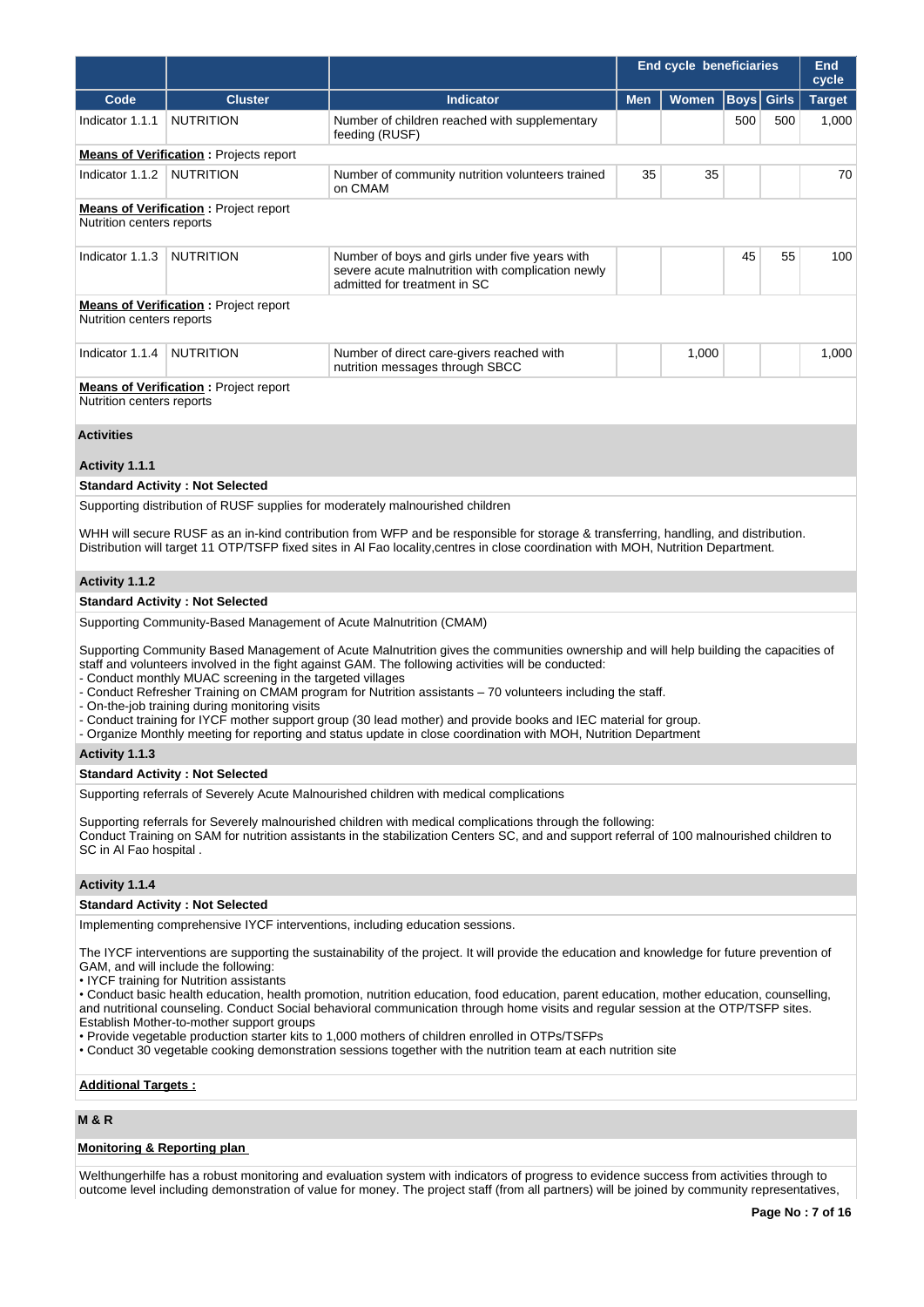related government department, field level OCHA and sector leads & other relevant stakeholders to discuss and adopt a comprehensive M&E plan design in compliance with the project logical frame, indicators, methodologies & action plan. Information will be collected through specifically designed data collection forms that should facilitate adequate information flow on progress and their compliance with implementation plans & targeted indicators or any additional information on new developments on identified assumptions & risks. Follow up of indicators set for monitoring crosscutting issues (gender, disables, protection & environment) will be an essential component of the monitoring system and plan.

Project expenditures will be monitored according to the SHF compliance guidelines by the finance manager. The project staff will report on progress, challenges, lessons learned and unintended impact/outcome on monthly, and quarterly basis. Progress narrative reports are compared and matched with financial reports on monthly basis. Monitoring & progress information and updates will be shared periodically with OCHA monitoring teams, 3Ws, and relevant sectors at both state and country levels. WHH will – in coordination with field based staff & coordinator- facilitate OCHA and clusters coordinators monitoring visits in coordination with related technical government departments.

Operation and M&E manager, head of rural development, program delivery manager and finance manager will communicate regularly by phone, skype or visits to support effective monitoring and implementation, and provide technical consultation.

Welthungerhilfe will ensure community, partners and contractors access to the complaints system channels following a specific framework informed by the safe-guarding and protection policies; including access to the Complaints focal persons in each office, complaints boxes, hotlines and emails shown in well-visible posters. Partners and contractors are obliged to sign a safeguarding document that show the whole complaints system and channels as well.

# **Workplan**

| <b>Activitydescription</b>                                                                                                                                                                                                                                                                                                                                                                                                                                                                                                                                                                                                                                                                                                                                                                                                                                                                                                                                                                                     | Year |  |  | 5  |    |             | 8  |  |  |
|----------------------------------------------------------------------------------------------------------------------------------------------------------------------------------------------------------------------------------------------------------------------------------------------------------------------------------------------------------------------------------------------------------------------------------------------------------------------------------------------------------------------------------------------------------------------------------------------------------------------------------------------------------------------------------------------------------------------------------------------------------------------------------------------------------------------------------------------------------------------------------------------------------------------------------------------------------------------------------------------------------------|------|--|--|----|----|-------------|----|--|--|
| FOOD SECURITY AND LIVELIHOODS: Activity 1.1.1: - Conduct community<br>sensitization and identification of project beneficiaries in Alfao locality                                                                                                                                                                                                                                                                                                                                                                                                                                                                                                                                                                                                                                                                                                                                                                                                                                                              | 2022 |  |  | X. |    | $X$ $X$ $X$ |    |  |  |
| Conduct inclusive community orientation/ sensitization sessions (using local<br>language/s) prior to each activity where the project team introduce the nature and<br>purpose of the intervention, and clearly describe the selection criteria for the<br>beneficiaries. Conduct beneficiary identifications, while ensuring participation of all<br>community groups should be ensured (women, elderlies, people with disabilities,<br>IDPs, refugees and minorities in the area). The project team should also<br>communicate the adopted complaint system and beneficiaries feedback<br>mechanism; introducing a focal person with hot line, complaints boxes and all other<br>available communication channels.                                                                                                                                                                                                                                                                                            |      |  |  |    |    |             |    |  |  |
| FOOD SECURITY AND LIVELIHOODS: Activity 1.1.2: Procurement and<br>distribution of concentrated lifestock fodder mix and salt licks to 2,000 owners of<br>small ruminants<br>To make sure that communities' livestock are surviving until the next harvesting<br>season, and fodder availability for livestock at households WHH will procure and<br>distribute concentrated fodder mix to 2,000HHs (@3head/HH). As deficiency in<br>sodium in small ruminants can lead to decreased appetite,<br>fertility, milk production and even weight loss, salt licks will be provided meeting<br>minimum requirements to produce milk for the needy groups among the selected<br>communities. 3 heads per HH.<br>- Concentrated fodder: 0.5 kg per head/day - one sack for 4 months<br>+ 2 Mineral lick for 3 Heads of small ruminants for 4 months<br>Average cost per HH for 4 months (including shipping cost) is USD 60, including<br>transportation and distribution.<br>Target for the locality: Total 2,000 HHs | 2022 |  |  | X  | X. | ΙX.         | ΙX |  |  |
| FOOD SECURITY AND LIVELIHOODS: Activity 1.1.3: Procurement and<br>distribution of assorted drought resistant seeds and hand tools to 2,000 HH<br>beneficiaries of Alfao<br>Procure and distribute assorted seeds (cereal, vegetables seeds) and hand tools to<br>2,000HHs (1,000 care-givers of children <5 receiving treatment of malnutrition at<br>the health facilities/OTPs/TSFPs and 1000 other vulnerable women in Alfao locality<br>To ensure access to food in the next harvesting season WHH will distribute<br>assorted seeds (32 .1MT) and hand tools to the most vulnerable groups. 1000 care<br>givers of children <5 receiving treatment of malnutrition as well as 1000 additional<br>vulnerable people, mainly single women headed households as well as HH with<br>disabled and old people.<br>Max. 4 types of vegetable seeds( total: 80gms) for mothers/care-givers of                                                                                                                     | 2022 |  |  | X  |    |             |    |  |  |
| malnourished children receiving treatment at OTP/TSFPs and 3pcs of hand tools(1<br>hoe/maloda, 1 rake and 1 watering Can).<br>- Max. 2 types of cereal seeds (Sorghum and millet/Wheat),32MT@ 8 kgs each.for<br>1,000 HHs of vulnerable men and women. This will ensure households have access<br>to agriculture inputs ready for planting during the upcoming rainy season, hence<br>increasing food availability at household level, reducing food insecurity.                                                                                                                                                                                                                                                                                                                                                                                                                                                                                                                                               |      |  |  |    |    |             |    |  |  |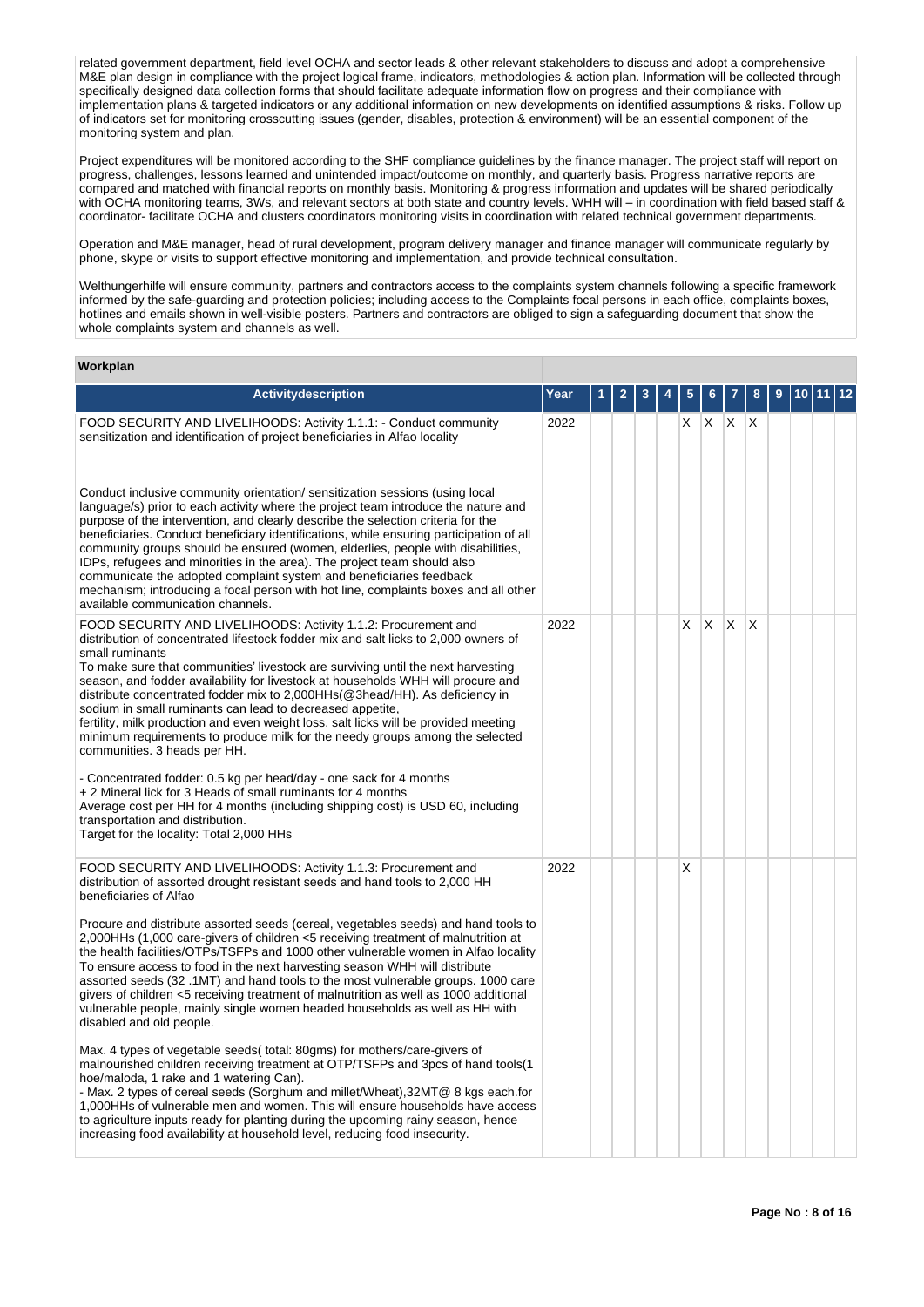| FOOD SECURITY AND LIVELIHOODS: Activity 1.1.4: Conduct one Livestock<br>vaccination and deworming campaign (Vaccines and de-worming medicine to be<br>provided by the MoPER<br>Due to the drought and territorial rains that happened last year causing immense<br>flooding, most herds in AI Fao suffered from livestock diseases, including intestinal<br>worms, hence resulted into body immerciation, low productivity of milk and meat at<br>the households. WHH through Ministry of Animal Resources (MoAR) wil conduct<br>vaccination campaigns and de-worming exercises for upto 3,000HHs(2,000HHs)<br>targeted with concentrated fodder feeds and 1,000HHs additional non-targeted<br>households) willing to vaccinate and de-worm as a result of the massive<br>campaigns and mobilization conducted by WHH. De-worming and vaccination<br>campaigns can help stabilize livestock health and prevent them further contracting<br>livestock diseases, hence stabilizing productivity of milk and meat at household<br>level and rescue the most vulnerable from food insecurity.<br>- Vaccination and deworming campaigns will target total of 7,000 heads of<br>livestock-small ruminants). 6,000 heads from 2,000 targeted HHs and 1,000<br>additional heads from any willing members of the community motivated by the<br>campaign exercise.<br>- The MoAR shall provide the required vaccines and de-worming medications,<br>while WHH will provide logistical support and staff to carry out vaccination and de-<br>worming.                                                                                                                                                                                                                                                                                                                                                                                                                                                                                                                                                                                                                                                                                                                                                                                                          | 2022 |  | X |  |  |  |
|-----------------------------------------------------------------------------------------------------------------------------------------------------------------------------------------------------------------------------------------------------------------------------------------------------------------------------------------------------------------------------------------------------------------------------------------------------------------------------------------------------------------------------------------------------------------------------------------------------------------------------------------------------------------------------------------------------------------------------------------------------------------------------------------------------------------------------------------------------------------------------------------------------------------------------------------------------------------------------------------------------------------------------------------------------------------------------------------------------------------------------------------------------------------------------------------------------------------------------------------------------------------------------------------------------------------------------------------------------------------------------------------------------------------------------------------------------------------------------------------------------------------------------------------------------------------------------------------------------------------------------------------------------------------------------------------------------------------------------------------------------------------------------------------------------------------------------------------------------------------------------------------------------------------------------------------------------------------------------------------------------------------------------------------------------------------------------------------------------------------------------------------------------------------------------------------------------------------------------------------------------------------------------------------------------------------------------------------------------|------|--|---|--|--|--|
| FOOD SECURITY AND LIVELIHOODS: Activity 1.1.5: Conduct training on<br>Livestock Emergency Guidelines & Standards (LEGS), agricultural extensions, and<br>horticultural production to enhance livestock and agricultural productivity.<br>- Refresher training for 25 CAHWs for 3 days to enhance their knowledge and skills<br>during the project.<br>- Training for community volunteers on improved livestock and water management,<br>animal husbandry and resilience-building, including general livestock emergency<br>guidelines; ToT training for 25 persons each (30% women);<br>10 sessions (25 people each) – 3 days in collaboration with MoAR.<br>- ToT training of agriculture extension workers and lead/progressive farmers on<br>good agronomic practices, soil and water conservation techniques, good farming<br>methods and vegetable production techniques. 08 sessions @ 25 persons per<br>session(60%women) 4days per session.                                                                                                                                                                                                                                                                                                                                                                                                                                                                                                                                                                                                                                                                                                                                                                                                                                                                                                                                                                                                                                                                                                                                                                                                                                                                                                                                                                                                | 2022 |  | X |  |  |  |
| FOOD SECURITY AND LIVELIHOODS: Activity 1.1.6: Carry out disaster risk<br>reduction activities to reduce communities' vulnerability to various hazards such as<br>flood, Drought through multi-purpose cash transfers<br>Following the droughts and flash flooding in Alfao last year, WHH would like<br>strengthen communities' vulnerability to various hazards such as flood, Drought by<br>mainstreaming the activities during the project through multi-purpose cash<br>transfers. The community shall be trained on early warning systems, identification/<br>prediction of hazards and how to prepare and respond incase it happens. 100<br>vulnerable HHs with able bodied members shall be encouraged to construct or<br>renovate flood control dykes to protect they farms, settlement or important<br>community assets from being washed away by floods hence preventing<br>displacements and saving the farms from destruction. In addition, train 50 HHs on<br>tree nursery establishments and management so as to produce enough seedling to<br>distribute to HHs for planting. Tree-planting will ensure environmental protection,<br>as well as provide wind breaks and shades for livestock in near future, among<br>others benefits. The DDR activities shall benefit the entire community of Alfao and<br>participating HHs shall be provided with cash \$40 Per month for 15 man-days<br>worked on the DDR activities. Th other 15 days of the month shall be used by HHs<br>to attend to other activities such as farming, HH activities etc. Attendance register<br>shall be kept by group leaders to ensure good record of work before monthly<br>payments.<br>- 100 persons construct/renovate at least 2 flood control dykes around farms,<br>settlements<br>- 50 persons establish one communal tree nursery and later distribute at least 2<br>seedlings per household for planting.<br>- Training on tree nursery establishment, planting, and management (attending the<br>training is a precondition to receiving cash transfer). Both men and women will<br>participate equally in the DRR activities.<br>Note: 150 persons (5% of the targeted HHs) participate in disaster risk reduction<br>activities, @ 15 days per person per month for 4 months. Each month \$40 per<br>person. Total cash transfer: \$40,000 | 2022 |  | X |  |  |  |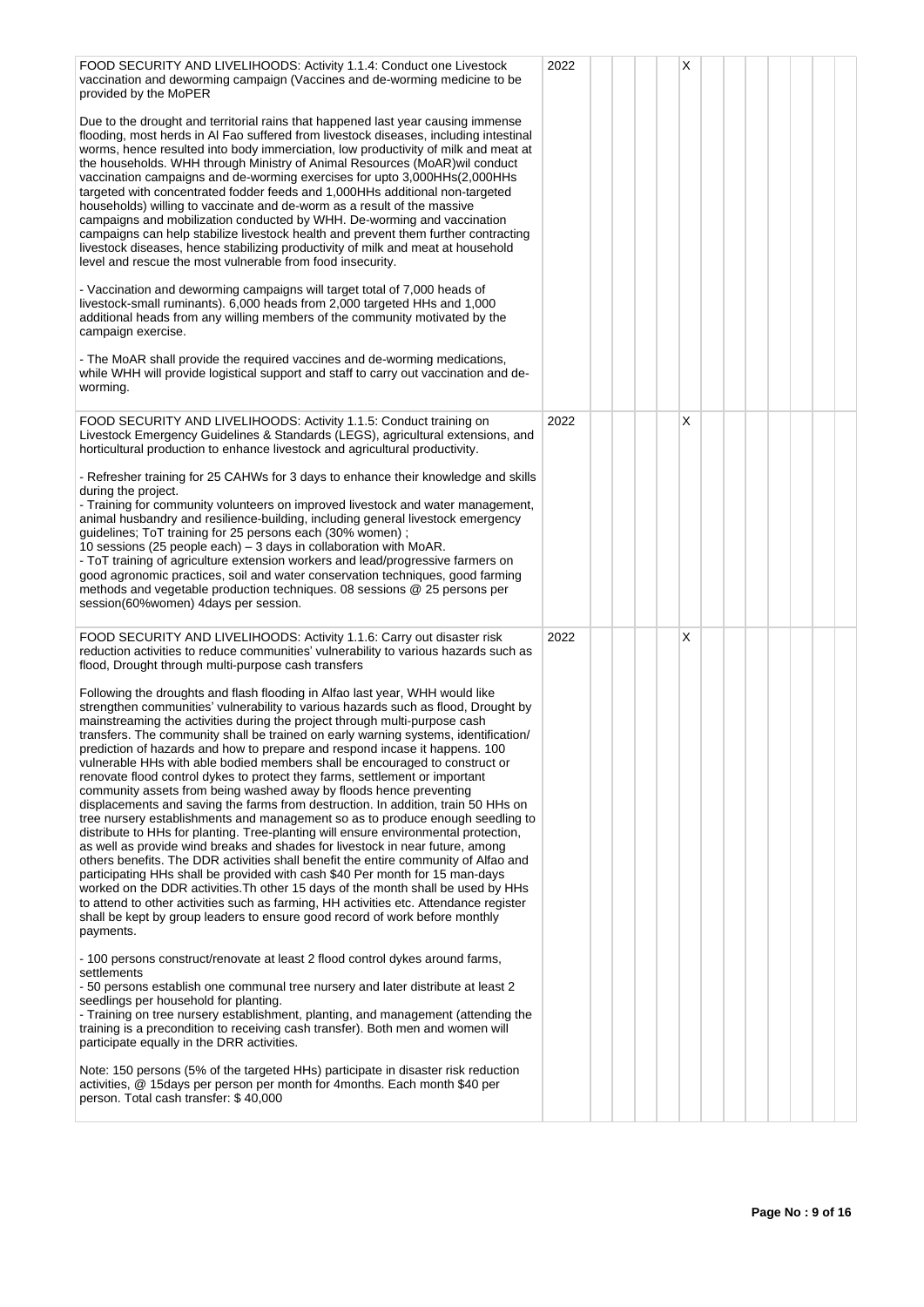| NUTRITION: Activity 1.1.1: Supporting distribution of RUSF supplies for<br>moderately malnourished children                                                                                                                                                                                                                                                                                                                                                                                                                                                                                                                                                                                                                                                                                       | 2022 | X. |          | $X$ $X$ $X$ |              |  |  |
|---------------------------------------------------------------------------------------------------------------------------------------------------------------------------------------------------------------------------------------------------------------------------------------------------------------------------------------------------------------------------------------------------------------------------------------------------------------------------------------------------------------------------------------------------------------------------------------------------------------------------------------------------------------------------------------------------------------------------------------------------------------------------------------------------|------|----|----------|-------------|--------------|--|--|
| WHH will secure RUSF as an in-kind contribution from WFP and be responsible for<br>storage & transferring, handling, and distribution.<br>Distribution will target 11 OTP/TSFP fixed sites in AI Fao locality, centres in close<br>coordination with MOH, Nutrition Department.                                                                                                                                                                                                                                                                                                                                                                                                                                                                                                                   |      |    |          |             |              |  |  |
| NUTRITION: Activity 1.1.2: Supporting Community-Based Management of Acute<br>Malnutrition (CMAM)                                                                                                                                                                                                                                                                                                                                                                                                                                                                                                                                                                                                                                                                                                  | 2022 | X  | X        |             |              |  |  |
| Supporting Community Based Management of Acute Malnutrition gives the<br>communities ownership and will help building the capacities of staff and volunteers<br>involved in the fight against GAM. The following activities will be conducted:<br>- Conduct monthly MUAC screening in the targeted villages<br>- Conduct Refresher Training on CMAM program for Nutrition assistants - 70<br>volunteers including the staff.<br>- On-the-job training during monitoring visits<br>- Conduct training for IYCF mother support group (30 lead mother) and provide<br>books and IEC material for group.<br>- Organize Monthly meeting for reporting and status update in close coordination<br>with MOH, Nutrition Department                                                                        |      |    |          |             |              |  |  |
| NUTRITION: Activity 1.1.3: Supporting referrals of Severely Acute Malnourished<br>children with medical complications                                                                                                                                                                                                                                                                                                                                                                                                                                                                                                                                                                                                                                                                             | 2022 | X  | <b>X</b> | X.          | $\mathsf{x}$ |  |  |
| Supporting referrals for Severely malnourished children with medical complications<br>through the following:<br>Conduct Training on SAM for nutrition assistants in the stabilization Centers SC,<br>and and support referral of 100 malnourished children to SC in AI Fao hospital.                                                                                                                                                                                                                                                                                                                                                                                                                                                                                                              |      |    |          |             |              |  |  |
| NUTRITION: Activity 1.1.4: Implementing comprehensive IYCF interventions,<br>including education sessions.                                                                                                                                                                                                                                                                                                                                                                                                                                                                                                                                                                                                                                                                                        | 2022 |    | X        | <b>X</b>    | X            |  |  |
| The IYCF interventions are supporting the sustainability of the project. It will<br>provide the education and knowledge for future prevention of GAM, and will include<br>the following:<br>• IYCF training for Nutrition assistants<br>• Conduct basic health education, health promotion, nutrition education, food<br>education, parent education, mother education, counselling, and nutritional<br>counseling. Conduct Social behavioral communication through home visits and<br>regular session at the OTP/TSFP sites. Establish Mother-to-mother support groups<br>. Provide vegetable production starter kits to 1,000 mothers of children enrolled in<br>OTPs/TSFPs<br>• Conduct 30 vegetable cooking demonstration sessions together with the nutrition<br>team at each nutrition site |      |    |          |             |              |  |  |

# **OTHER INFO**

**Accountability to Affected Populations**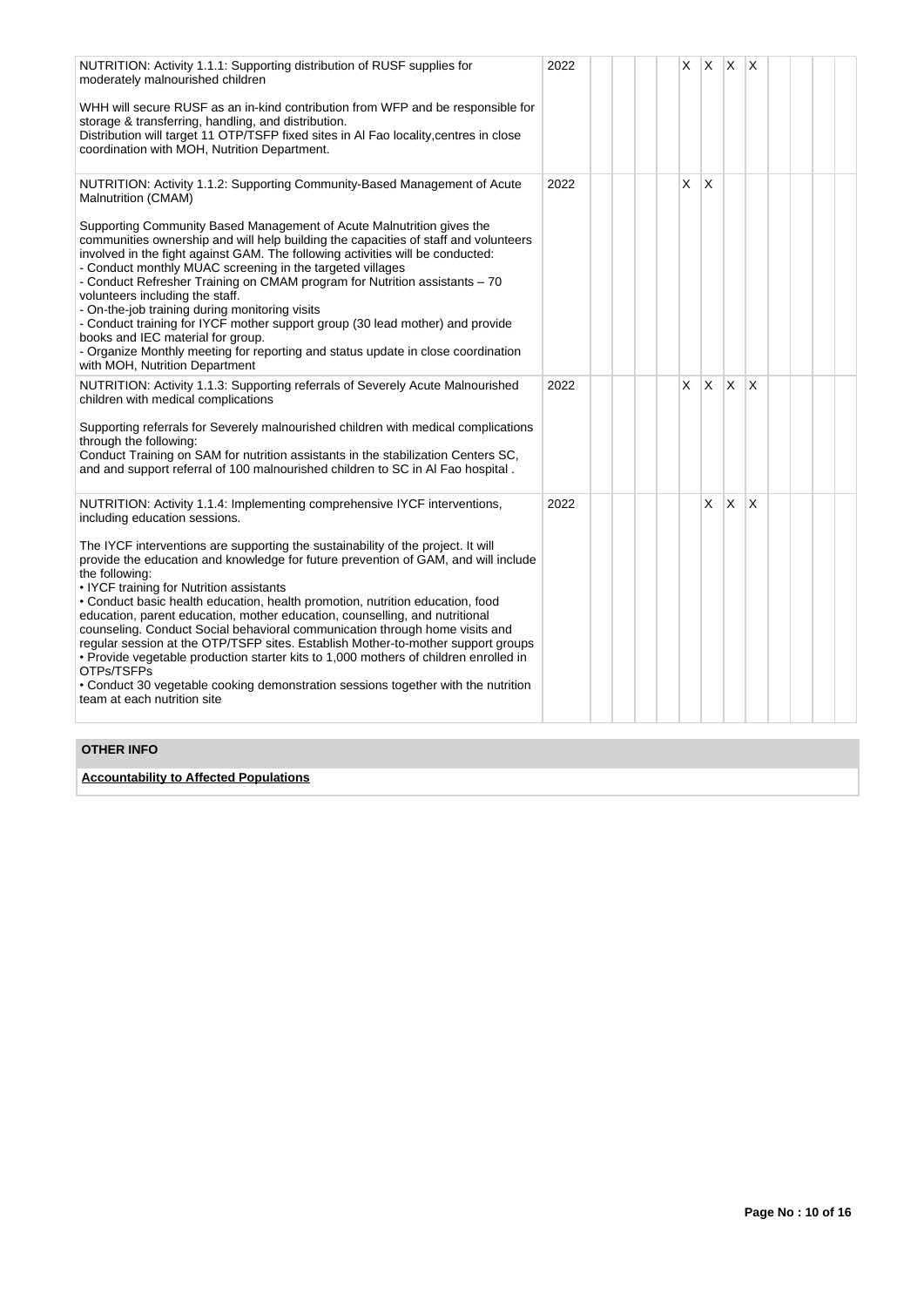The project is based on community women & men key informants' consultation, participatory needs assessments, long term operational and work relationship with target communities. The implementation process is committed to ensure participation of all at all project phases. incorporating beneficiary women, men, elderly & people with special needs views, interests & concerns from both displaced and host communities.

The project will organize inclusive community orientation sessions (using local language/s) prior to each activity where the project team introduce the nature and purpose of the intervention, and clearly describe the selection criteria for the beneficiaries. Participation of all community groups should be ensured (women, elderlies, and people with disabilities, IDPs, refugees and minorities in the area). The project team will also communicate the adopted complaint system and beneficiaries feedback mechanism; introducing a focal person with hot line, complaints boxes and all other available communication channels. Community members & committees will be oriented & encouraged to target indiscriminately the neediest & applications of DO NO harm principles while maintaining high levels of participation & consultation. Quarterly updates will be communicated with the relevant sectors for any reported complaints for reflections on the main captures from the feedback mechanism.

To strengthen accountability process & leaving no one behind, the consortium members will build on sharing their accumulated experience & knowledge gained through the long term working relation with area communities & utilize it to ensure community management structures are representative of all community sections including gender, age, vulnerable & groups with special needs & that voices of all is heard, influence fair access to project benefits. Engagement & participation of all categories of community will improve jointly addressing project & wider livelihoods related problems, developing cohesion & eliminating conflicts. Ensuring accountable implementation rests on mechanisms of informed community participation in project implementation management, coordination, monitoring progress & related decisions and feedback.

Consortium partners will ensure transparent flow of project related info & that community members have access to timely & clear information about the expected project outcome, outputs and activities. M&E & consultation meetings with communities including visits by OCHA team will also be facilitated to allow community raise any concerns or complaints.

WHH adopts open door through direct contact complaint's mechanism that facilitate access to the country level & international management face to face, phone or email or through whistle blowing policy system in case the complainer needs protection. It also adopts set of safeguarding policies including prevention of sexual abuse and exploitation and child safeguarding, Consortium partners will also avail accessible contacts of different levels of hierarchy for any community or stakeholders' concerns/complaints. A clear accountability mechanism to which all consortium partners will commit to in accordance with Humanitarian Accountability Partnership standards will be communicated for info sharing line for complaints, response & feedback mechanism to ensure any irregularities are discovered & addressed timely by WHH. Help desks will be availed at all activity venues including training venues and distribution points. Staff will be trained on the operation of the various feedback mechanisms. Project management and MEAL staff will hold regular feedback meetings for beneficiaries in all operational areas. The feedback mechanisms established for this project will feed into existing mechanisms of the implementing partners.

#### **Implementation Plan**

#### **Coordination with other Organizations in project area**

**Name of the organization Areas/activities of collaboration and rationale** 

#### **Environment Marker Of The Project**

### **Gender Marker Of The Project**

3- Likely to contribute to gender equality, but without attention to age groups

#### **Justify Chosen Gender Marker Code**

#### **Protection Mainstreaming**

Women in East Sudan states are beleaguered by both poverty, negative cultural practices, traditions & norms that makes them more vulnerable to malnutrition, GBV and health implications. They culturally receive less amounts and qualities of food, unequal access to water services as well as higher economic pressure especially during disasters (most affected by crisis).

Primary gender analysis is used to identify & address the barriers that women and men are facing in the targeted rural context. In order to address the major inequalities; the proposal emphasizes on prioritizing women headed households and allowing equal access to water services within the project activities. That will be ensured through a clear beneficiary's selection criteria, together with inclusive community consultation mechanisms and participatory water management structures.

Women participation in all decision structures will be ensured by allocating quotas for women in community project management structures where restrictive community culture and tradition prevail. This will also be targeted for mitigation by mobilizing the communities through gender aware community leaders to allow women participation in committees, meetings & capacity building programs.

Communities' resilience and stability, together with reduction in food insecurities and improvement in nutritional status will avail better environment for rural women and significantly reduce their exposure to the different types of hazards including physical and moral ones. Additionally, the project will assure quick referrals of GBV cases among PLW attending the nutrition services to the GBV experts.

WHH will closely work with protection/GBV partners in the intervention areas to support the outreach of the partners. The said agencies provide referral mechanisms, and work closely with the agencies, integrate GBV messaging and protection issues during sensitization and awareness of stakeholders. Where no partner is active, WHH will take over the messaging. The project will furthermore support referral mechanism for GBV and protection issues through the identified service providers. Affected community members will be supported to meet treatment and transportation costs. Distributions and trainings will be organized in a space that safe to access for all groups in the communities. Furthermore, distributions and trainings will be planned in close coordination with women and girls, so they can decide where and at what time activities will start and end to allow them to travel safely back / forth to their homesteads.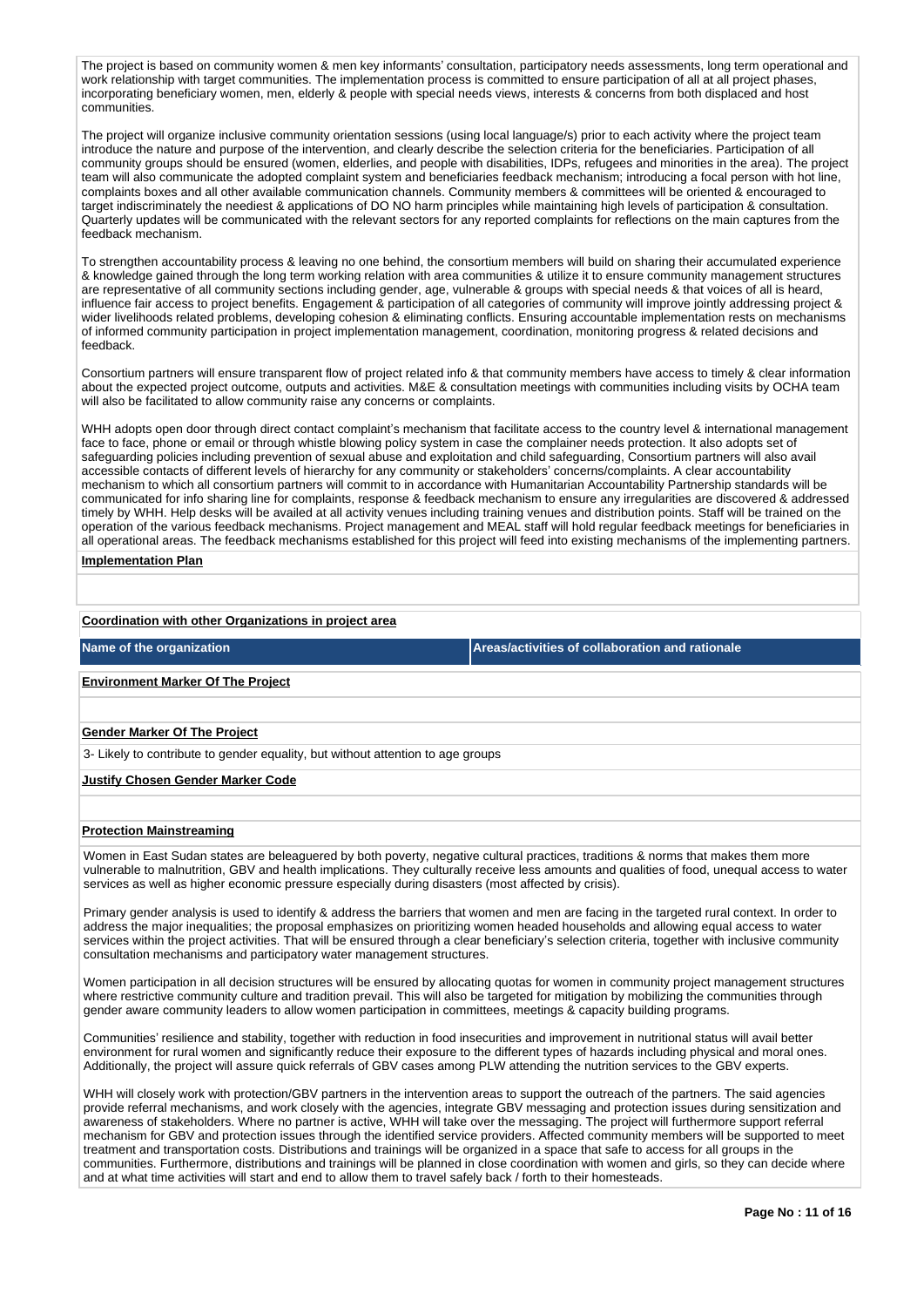#### **Country Specific Information**

# **Safety and Security**

## **Access**

Gedaref state enjoys good security levels except for limited tribal conflicts with the city which are on the way for containment by local authorities and civil society. Most parts of Al fao locality is accessible and can be reached easily within 3 to 4 hours on average by well levelled roads except during the rain season some of the sub-villages are hard to access .

Implementing consortium partner organizations have a long term operational presence in Gedaref and Kassala states which facilitates deep knowledge of the context and building development and emergency related work relationship with local communities' structures as well as with localities and state level related ministries and departments.

In case an emergency situation arises, consortium partners will liaise with community structures and UN agencies at state level to coordinate response while ensuring continued monitoring and communication with community based organizations. The long term operational presence and increased project management capacity planned through participatory approaches, risk assessment and mitigation measures developed should also facilitate potential risk informed early warning, planning and operationalizing mitigation measures.

# **BUDGET**

| Code | <b>Budget Line Description</b>                                                                                                                                                                                                                                                                                                                                                                                                                                                                                                                                                                                                                                                                                                                                                                                                                                                                                                                                                                                                                                                                                                                                                               |   | D / S Quantity Unit | cost                    | <b>Duration</b><br><b>Recurran</b><br>ce | $\frac{9}{6}$<br>charged<br>to CHF | <b>Total Cost</b> |  |  |  |  |  |
|------|----------------------------------------------------------------------------------------------------------------------------------------------------------------------------------------------------------------------------------------------------------------------------------------------------------------------------------------------------------------------------------------------------------------------------------------------------------------------------------------------------------------------------------------------------------------------------------------------------------------------------------------------------------------------------------------------------------------------------------------------------------------------------------------------------------------------------------------------------------------------------------------------------------------------------------------------------------------------------------------------------------------------------------------------------------------------------------------------------------------------------------------------------------------------------------------------|---|---------------------|-------------------------|------------------------------------------|------------------------------------|-------------------|--|--|--|--|--|
|      | 1. Staff and Other Personnel Costs                                                                                                                                                                                                                                                                                                                                                                                                                                                                                                                                                                                                                                                                                                                                                                                                                                                                                                                                                                                                                                                                                                                                                           |   |                     |                         |                                          |                                    |                   |  |  |  |  |  |
| 1.1  | FSL/Nut Supervisor                                                                                                                                                                                                                                                                                                                                                                                                                                                                                                                                                                                                                                                                                                                                                                                                                                                                                                                                                                                                                                                                                                                                                                           | D | 1 <sup>1</sup>      | 3,200<br>.00            | 4                                        | 100.00                             | 12.800.00         |  |  |  |  |  |
|      | This is a national position budgeted at 100% level of effort (LOE): TheFSL/Nut supervisor based in the Gedaref State will be<br>responsible for overall management of Nutrition and FSL activities providing leadership, problem solving and coordination among<br>staff, including oversight of project activities, monitoring of timelines and outputs ensuring adherence to technical and financial<br>policies and standards of excellence, control and monitoring of project expenses, compliance with donor requirements, reporting<br>and representation. This position will play a lead role to manage the important relationships with government at state and locality<br>levels, liaise with peer agencies and stakeholder organizations. He /she is also responsible for day to day operations, ensuring on<br>time project implementation with delivery of results on budget. The unit cost covers basic salary, 17% social insurance, medical<br>insurance, 2 Eid bonus and end of contract entitlements as per the Sudan Labor Law. The unit cost is 3,200 USD @ rate of<br>100%. for 4 months, the total budget is \$12,800.00 USD.                                          |   |                     |                         |                                          |                                    |                   |  |  |  |  |  |
| 1.2  | <b>FSL Field Officer</b>                                                                                                                                                                                                                                                                                                                                                                                                                                                                                                                                                                                                                                                                                                                                                                                                                                                                                                                                                                                                                                                                                                                                                                     | D |                     | $1 \mid 1,800$<br>.00   | 4                                        | 100.00                             | 7,200.00          |  |  |  |  |  |
|      | This is a full-time national Position budgeted at 100% level of effort (LOE): The position holder will be based in Gedaref office.<br>The Project Officer will be responsible for coordinating the implementation of farmers capacity building, seed distribution<br>provision of veterinary services in Alfao. The staff will work in close collaboration with partner and field officers with support from<br>relevant line ministries staff in delivering project activities such as trainings, organizing community structures and ensuring that<br>activities are carried out as designed and planned. The staff member will be responsible for coordinating and leading<br>implementation of activities including providing technical support, reporting, coordinating with the Ministry of Production and<br>Economic Resources and industries in Gaderef to carry out veterinary services agricultural inputs and related farmers capacity<br>building as well as maintain strong coordination with project partners and INGOs, NNGOs and UN agencies working at the<br>locality level. The unit cost is 1,800 USD @ rate of 100%. for 4 months, the total budget is \$7,200.00 USD. |   |                     |                         |                                          |                                    |                   |  |  |  |  |  |
| 1.3  | Senior M&E                                                                                                                                                                                                                                                                                                                                                                                                                                                                                                                                                                                                                                                                                                                                                                                                                                                                                                                                                                                                                                                                                                                                                                                   | D |                     | $1 \ 2,000$<br>.00      | 4                                        | 50.00                              | 4,000.00          |  |  |  |  |  |
|      | his is a national position based in Gedaref. He will ensure good planing and oversees the project's M&E activities, collects,<br>analyses and processes project-related data and assists the HoP in preparing progress reports, strengthening the project's<br>monitoring and evaluation system based on a comprehensive M&E strategy. The unit cost covers basic salary, 17% social<br>insurance, medical insurance, 2 Eid bonus and end of contract entitlements as per the Sudan Labor Law. The unit cost is 2,000<br>USD @ rate of 50%. for 4 months, the total budget is \$4,000.00 USD.                                                                                                                                                                                                                                                                                                                                                                                                                                                                                                                                                                                                |   |                     |                         |                                          |                                    |                   |  |  |  |  |  |
| 1.4  | <b>Expat Finance Officer</b>                                                                                                                                                                                                                                                                                                                                                                                                                                                                                                                                                                                                                                                                                                                                                                                                                                                                                                                                                                                                                                                                                                                                                                 | S |                     | 1 6,000<br>.00.         | $\overline{4}$                           | 25.00                              | 6,000.00          |  |  |  |  |  |
|      | WHH will hire 1 Expat Finance Administrator who will be responsible for ensuring the overall quality financial administration,<br>timely financial reporting and compliance to WHH and SHF financial rules as well as capacity building of project Accountant,<br>Cashier at field level. The unit cost will be 6000.00 USD / month @ rate of 25%. for 4 months, the total budget is \$6,000.00 USD.                                                                                                                                                                                                                                                                                                                                                                                                                                                                                                                                                                                                                                                                                                                                                                                         |   |                     |                         |                                          |                                    |                   |  |  |  |  |  |
| 1.5  | Accountant                                                                                                                                                                                                                                                                                                                                                                                                                                                                                                                                                                                                                                                                                                                                                                                                                                                                                                                                                                                                                                                                                                                                                                                   | S |                     | $1 \mid 2,000$<br>.00   | 4                                        | 50.00                              | 4.000.00          |  |  |  |  |  |
|      | This is a national position based in Gedaref, is handling the daily financial transactions of the project. The unit cost covers basic<br>salary, 17% social insurance, medical insurance, 2 Eid bonus and end of contract entitlements as per the Sudan Labor Law. The<br>unit cost is 2000 USD.                                                                                                                                                                                                                                                                                                                                                                                                                                                                                                                                                                                                                                                                                                                                                                                                                                                                                             |   |                     |                         |                                          |                                    |                   |  |  |  |  |  |
| 1.6  | Logistics Officer                                                                                                                                                                                                                                                                                                                                                                                                                                                                                                                                                                                                                                                                                                                                                                                                                                                                                                                                                                                                                                                                                                                                                                            | S |                     | $1 \quad 2,000$<br>.00. | 4                                        | 70.00                              | 5,600.00          |  |  |  |  |  |
|      | WHH will hire 1 Logistics Officer who will coordinate, plan and facilitate movement of project staff and materials to the field as<br>well as keep stock and undertake procurement processes for the project office. The unit cost covers basic salary, 17% social<br>insurance, medical insurance, 2 Eid bonus and end of contract entitlements as per the Sudan Labor Law.                                                                                                                                                                                                                                                                                                                                                                                                                                                                                                                                                                                                                                                                                                                                                                                                                 |   |                     |                         |                                          |                                    |                   |  |  |  |  |  |
| 1.7  | <b>Drivers</b>                                                                                                                                                                                                                                                                                                                                                                                                                                                                                                                                                                                                                                                                                                                                                                                                                                                                                                                                                                                                                                                                                                                                                                               | S |                     | 1 750.0<br>0            | 4                                        | 100.00                             | 3,000.00          |  |  |  |  |  |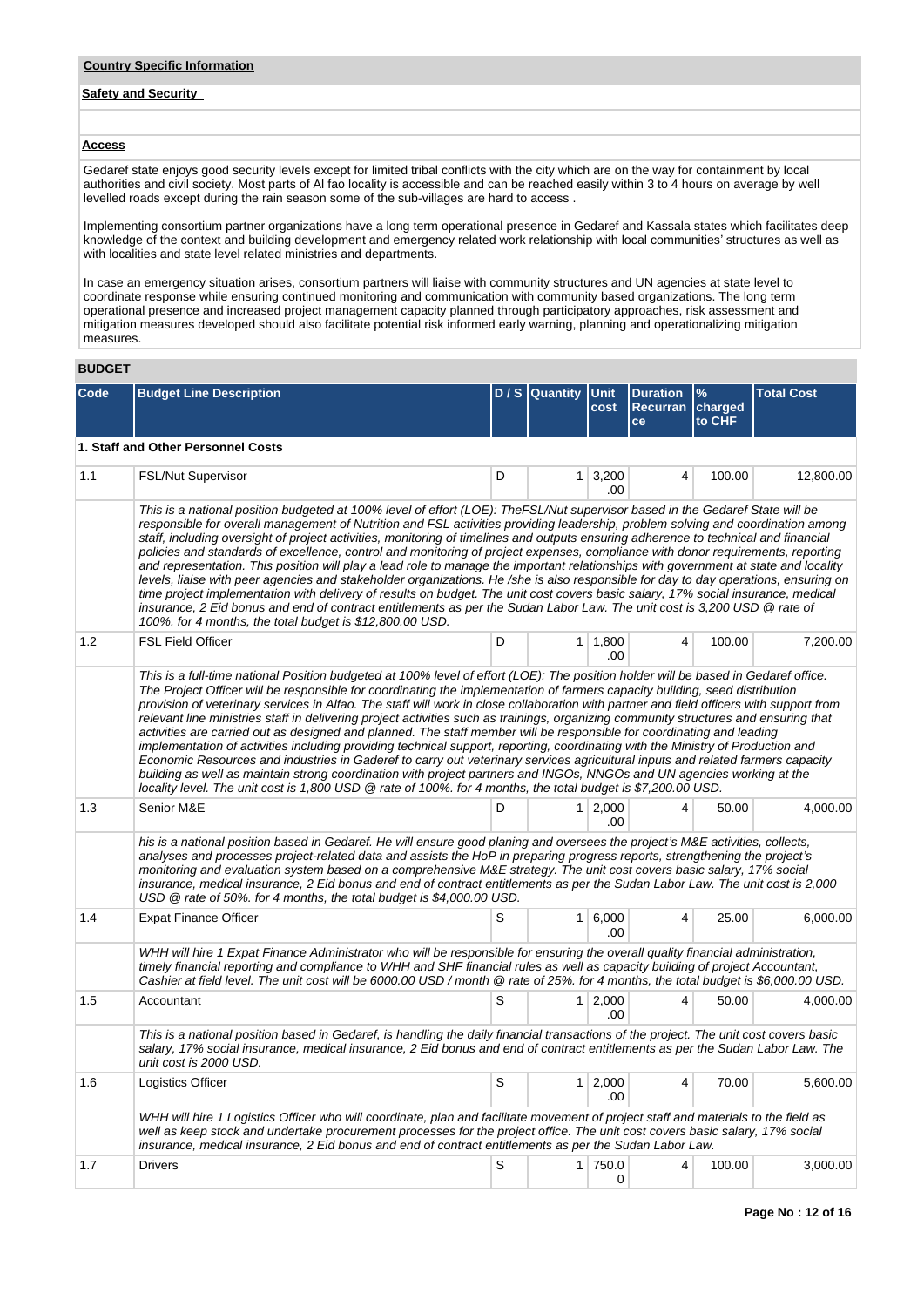|      | WHH will hire 1 Driver dedicated 100% to the project, to support mobility of project staff and implementation of the activities. The<br>unit cost covers basic salary, 17% social insurance, medical insurance, 2 Eid bonus and end of contract entitlements as per the<br>Sudan Labor Law.                                                                                             |   |                |                        |              |        |            |  |  |  |
|------|-----------------------------------------------------------------------------------------------------------------------------------------------------------------------------------------------------------------------------------------------------------------------------------------------------------------------------------------------------------------------------------------|---|----------------|------------------------|--------------|--------|------------|--|--|--|
| 1.8  | Country Head of Finance                                                                                                                                                                                                                                                                                                                                                                 | S | 1 <sup>1</sup> | 6,850<br>.00           | 4            | 5.00   | 1,370.00   |  |  |  |
|      | This is an international position based in Khartoum. The HoF directs administrative and finance functions through the supervision<br>of these departments, ensuring sound management of donor resources and compliance with internal and external policies. The<br>unit cost will be 6850.00 USD/month @ rate of 5% for 4 months, the total budget is \$1,370.00 USD                    |   |                |                        |              |        |            |  |  |  |
| 1.9  | Country Head of Programme                                                                                                                                                                                                                                                                                                                                                               | S |                | $1 \, 6.850$<br>.00    | 4            | 5.00   | 1,370.00   |  |  |  |
|      | This is an international position based in Khartoum. The HoProg will supervise the project Manager (Head of Project) and ensure<br>consistent programming, partnership, and implementation standards across all projects in WHH's Sudan portfolio. The unit cost<br>will be \$6,850.00 USD / Month $@$ rate of 5%. for 4 months, the total budget is \$1,370.00 USD                     |   |                |                        |              |        |            |  |  |  |
| 1.10 | Country Office Support Staff (HR, Finance, Logistics)                                                                                                                                                                                                                                                                                                                                   | S |                | $1 \, 5,500$<br>.00    | 4            | 10.00  | 2,200.00   |  |  |  |
|      | This is for staff based in the Khartoum providing HR, Finance, Procurement and Logistics support to the project. The unit cost will<br>be 5500.00 USD / Month @ rate of 10% for 4 months, the total budget is \$2,200.00 USD<br>All positions are national:<br>Logistics Officer:2000 USD per month<br>Accountant: 2000 USD per month<br>Cashier: 1500 USD per month                    |   |                |                        |              |        |            |  |  |  |
| 1.11 | <b>Country Director</b>                                                                                                                                                                                                                                                                                                                                                                 | S |                | $1 \mid 7,300$<br>.00  | 4            | 5.00   | 1,460.00   |  |  |  |
|      | This is an international position based in Khartoum. The CD will give overall leadership. The unit cost will be 7300.00 USD /<br>month @ rate of 5%, for 4 months, the total budget is \$1,460.00 USD.                                                                                                                                                                                  |   |                |                        |              |        |            |  |  |  |
|      | <b>Section Total</b>                                                                                                                                                                                                                                                                                                                                                                    |   |                |                        |              |        | 49,000.00  |  |  |  |
|      | 2. Supplies, Commodities, Materials                                                                                                                                                                                                                                                                                                                                                     |   |                |                        |              |        |            |  |  |  |
| 2.1  | Community sensitization and identification of project<br>beneficiaries                                                                                                                                                                                                                                                                                                                  | D | 1 <sup>1</sup> | 3,401<br>.50           | $\mathbf{1}$ | 100.00 | 3,401.50   |  |  |  |
|      | Conduct inclusive community orientation/sensitization sessions (using local language/s) prior to each activity where the project<br>team introduce the nature and purpose of the intervention, and clearly describe the selection criteria for the beneficiaries.<br>Please refer to BoQ 2.1.                                                                                           |   |                |                        |              |        |            |  |  |  |
| 2.2  | Procurement and distribution fodder concentrates and salt<br>licks to 3,000 HH owners of small ruminants                                                                                                                                                                                                                                                                                | D | 1 <sup>1</sup> | 100,8<br>86.67         | 1            | 100.00 | 100,886.67 |  |  |  |
|      | procure and distribute concentrated fodder to 2,000HHs(@3head/HH), mineral licks /salt to provide minimum requirements to<br>produce milk and meat for the most vulnerable groups among the selected communities. target 6,000 small ruminants @ 3 heads<br>per HH. Average cost per HH is 60USD only.<br>Please refer to BoQ 2.2.                                                      |   |                |                        |              |        |            |  |  |  |
| 2.3  | Procurement and distribution of assorted drought-resistant<br>seeds and hand tools                                                                                                                                                                                                                                                                                                      | D | 1 <sup>1</sup> | 50,40<br>0.00          | $\mathbf{1}$ | 100.00 | 50.400.00  |  |  |  |
|      | This amount includes the cost of procurement and distribution of hand tools and seeds Gedaref. Total of 32.1 metric tons of<br>Agricultural seeds 8kg per household and 0.08kg of vegetable seeds per HH)., transportation and distribution.<br>Please refer to BoQ 2.3.                                                                                                                |   |                |                        |              |        |            |  |  |  |
| 2.4  | Livestock de-worming medication and vaccination campaign<br>(one campaign)                                                                                                                                                                                                                                                                                                              | D | $\mathbf{1}$   | 566.6                  | 1            | 100.00 | 566.67     |  |  |  |
|      | Please refer to BoQ 2.4. This cost is mainly for staff handling and carrying out vaccination and deworming exercise for 3 days.<br>Total of 7,000 heads will be vaccinated and de-wormed.                                                                                                                                                                                               |   |                |                        |              |        |            |  |  |  |
| 2.5  | Training on Livestock Emergency Guidelines & Standards<br>(LEGS), agricultural extensions, and horticultural production                                                                                                                                                                                                                                                                 | D |                | $1 \mid 12,18$<br>7.50 | 1            | 100.00 | 12,187.50  |  |  |  |
|      | Please refer to BoQ 2.5. Refresher training 25 Community Animal Health workers, 250 community volunteers on various topics<br>such as livestock management, LEGS, etc and 200 agric extension workers, lead farmers, framer groups, women vegetable<br>groups etc on better farming methods, water conservation, nursery establishments etc.                                            |   |                |                        |              |        |            |  |  |  |
| 2.6  | DRR through multi-purpose Casg transfers                                                                                                                                                                                                                                                                                                                                                | D | 1 <sup>1</sup> | 25,38<br>7.75          | 1            | 100.00 | 25,387.75  |  |  |  |
|      | 150 persons (5% of the targeted HHs) participate in disaster risk reduction activities eg tree planting, dyke construction, @<br>15days per person per month for 4 months. Each month \$40 per person. Total cash transfer: \$24,000.<br>Procurement of agro-forestry seeds: 50kg *8.7\$ = 435\$<br>Fencing of the nursery: 452\$<br>Total cost 25,387.75\$<br>Please refer to BoQ 2.6. |   |                |                        |              |        |            |  |  |  |
| 2.7  | Seconded Locality Nutrition Assistant                                                                                                                                                                                                                                                                                                                                                   | D |                | 22 150.0<br>0          | 4            | 100.00 | 13,200.00  |  |  |  |
|      | or the distribution of RUSF provided by WFP, we require the support of nutrition assistants from the MoH, working at TSFP<br>centers. WHH will provide incentives for them in 22 health centers, 2 assistants each @ USD 150 a month.                                                                                                                                                   |   |                |                        |              |        |            |  |  |  |
| 2.8  | Supporting distribution of RUSF supplies for moderately<br>malnourished children                                                                                                                                                                                                                                                                                                        | D | 1 <sup>1</sup> | 10,80<br>0.00          | 1            | 100.00 | 10,800.00  |  |  |  |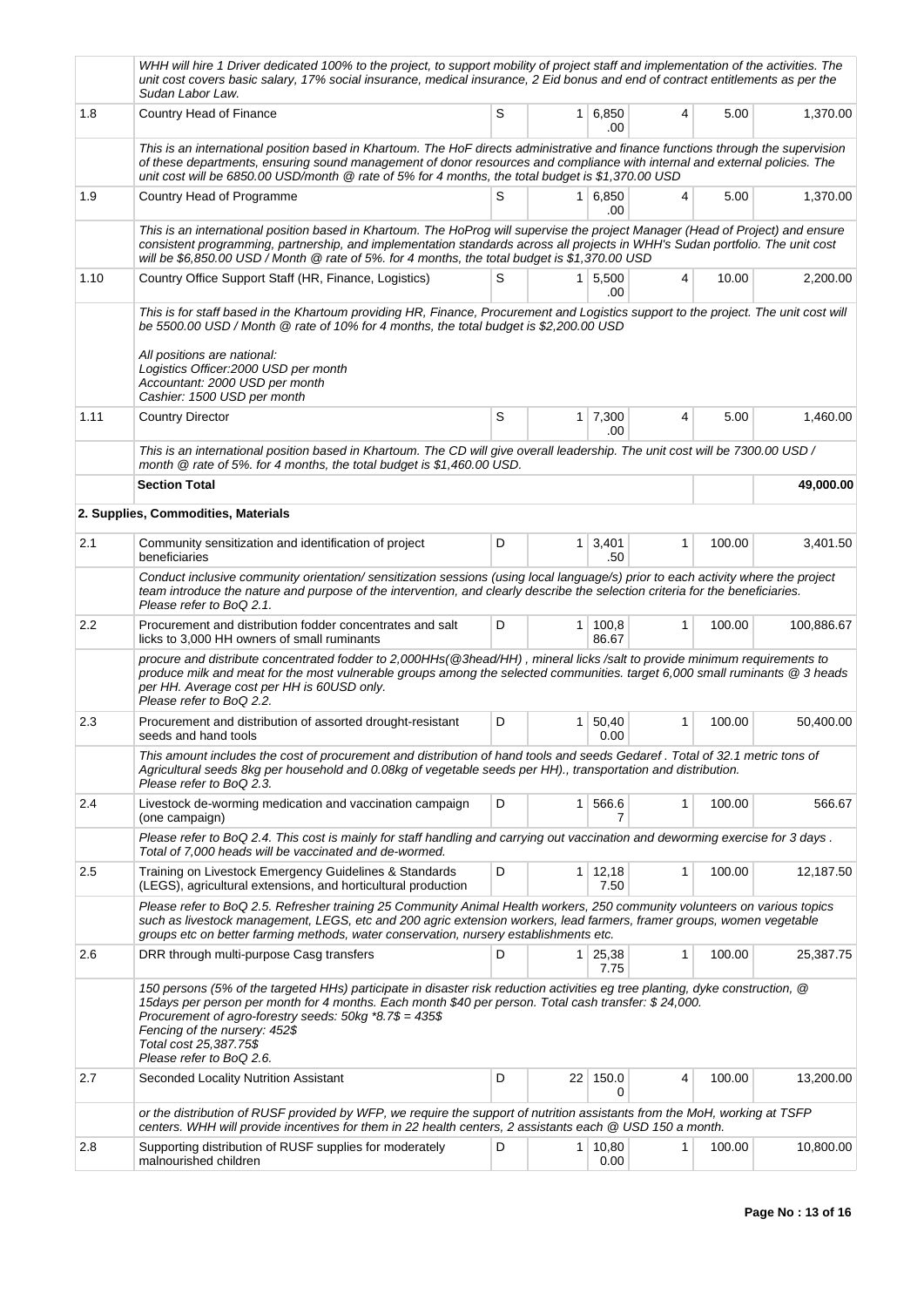|              | WHH will transport the supplies to the 11 nutrition centers. WHH will transport the RUSF and MUAC tape from SMOH store to<br>locality store and to the TSFP centers<br>Please refer to BoQ 2.8 for details                                                                                                                                                                                                                                                                               |           |                |                       |              |        |            |
|--------------|------------------------------------------------------------------------------------------------------------------------------------------------------------------------------------------------------------------------------------------------------------------------------------------------------------------------------------------------------------------------------------------------------------------------------------------------------------------------------------------|-----------|----------------|-----------------------|--------------|--------|------------|
| 2.9          | Conduct Refresher Training on CMAM program for Nutrition<br>assistants $-70$ volunteers including the staff                                                                                                                                                                                                                                                                                                                                                                              | D         |                | 1 7,980<br>.00        | 1            | 100.00 | 7,980.00   |
|              | WHH will support the training on SMAM programming and nutrition staff and volunteers at the targeted nutrition centers.<br>The total of participants is 92 (22 nutrition worker and 70 volunteer). the food and refreshment included the participants and<br>facilitators and WHH nutrition officer and locality nutitionist. The training conducted in 2 groups one for nurtition worker and it take<br>5 days and for volunteers it took 3 days<br>Please refer to BoQ 2.9 for details |           |                |                       |              |        |            |
| 2.10         | Organize Monthly meeting for reporting and status update in<br>close coordination with MOH, Nutrition Department                                                                                                                                                                                                                                                                                                                                                                         | D         | 1 <sup>1</sup> | 3,600<br>.00          | 1            | 100.00 | 3,600.00   |
|              | WHH will hold monthly meeting at locality level, including the staff from health facilities, localities and MoH. WHH will facilitate<br>and support the meetings.<br>The meeting purpose to monitor the performance and identify the challenges to addressed . the total participants is 25 nutrition<br>staff (22 nutrition workers, WHH nutrition officer, 2Locality nutritionist)<br>Please refer to BoQ 2.10 for details                                                             |           |                |                       |              |        |            |
| 2.11         | Supporting referrals of Severely Acute Malnourished children<br>with medical complications                                                                                                                                                                                                                                                                                                                                                                                               | D         |                | $1 \mid 3,590$<br>.00 | 1            | 100.00 | 3,590.00   |
|              | WHH will support the training for SC staff at AI Fao hospital and provide transportation costs for cases referred from OTP to SC.<br>WHH will cover the trnsportation cost for 100 cases refered from OTP to SC. The training for SC staff to enhance the quality of<br>SC services and record the cases refered fro WHH operation area to enable us cover the cost.<br>Please refer to BoQ 2.11 for details                                                                             |           |                |                       |              |        |            |
| 2.12         | IYCF training for nutrition assistants                                                                                                                                                                                                                                                                                                                                                                                                                                                   | D         |                | $1 \mid 1,800$<br>.00 | 1            | 100.00 | 1,800.00   |
|              | WHH will provide training for nutrition assistants working in the 11 nutrition centers in coordination with the MoH.<br>Please refer to BoQ 2.12 for details                                                                                                                                                                                                                                                                                                                             |           |                |                       |              |        |            |
| 2.13         | Implementing comprehensive IYCF interventions, including<br>education sessions - Vegetable gardens                                                                                                                                                                                                                                                                                                                                                                                       | D         |                | 1   11,00<br>0.00     | $\mathbf{1}$ | 100.00 | 11,000.00  |
| 2.14         | In addition we will conduct cooking demonstrations and food preparation sessions. These activities will support the HH to have a<br>more food secure livelihood and prevent future malnutrition.<br>Please refer to BoQ 2.13 for details<br>Visibility<br>Cross-cutting to the activities: signboards, banners during distributions of inputs, community mobilization, DDR, awareness                                                                                                    | D         | 1 <sup>1</sup> | 2,000<br>.00          | 1            | 100.00 | 2,000.00   |
|              | sessions.<br><b>Section Total</b>                                                                                                                                                                                                                                                                                                                                                                                                                                                        |           |                |                       |              |        | 246,800.09 |
| 3. Equipment |                                                                                                                                                                                                                                                                                                                                                                                                                                                                                          |           |                |                       |              |        |            |
| ΝA           | NA                                                                                                                                                                                                                                                                                                                                                                                                                                                                                       | <b>NA</b> | 0              | 0.00                  | 0            | 0      | 0.00       |
|              | ΝA                                                                                                                                                                                                                                                                                                                                                                                                                                                                                       |           |                |                       |              |        |            |
|              | <b>Section Total</b>                                                                                                                                                                                                                                                                                                                                                                                                                                                                     |           |                |                       |              |        | 0.00       |
|              | 4. Contractual Services                                                                                                                                                                                                                                                                                                                                                                                                                                                                  |           |                |                       |              |        |            |
| NA           | <b>NA</b>                                                                                                                                                                                                                                                                                                                                                                                                                                                                                | <b>NA</b> | 0              | 0.00                  | 0            | 0      | 0.00       |
|              | ΝA                                                                                                                                                                                                                                                                                                                                                                                                                                                                                       |           |                |                       |              |        |            |
|              | <b>Section Total</b>                                                                                                                                                                                                                                                                                                                                                                                                                                                                     |           |                |                       |              |        | 0.00       |
| 5. Travel    |                                                                                                                                                                                                                                                                                                                                                                                                                                                                                          |           |                |                       |              |        |            |
| 5.1          | Staff Travel flights (UNHAS, BADR)                                                                                                                                                                                                                                                                                                                                                                                                                                                       | D         | 2 <sup>1</sup> | 400.0<br>0            | $\mathbf{1}$ | 100.00 | 800.00     |
|              | This amount will cover the cost of 2 round trips (Gedaref/Kassala-Khartoum) by WHH project staff for coordination meetings,<br>trainings or other official travels.                                                                                                                                                                                                                                                                                                                      |           |                |                       |              |        |            |
| 5.2          | DSA and Accommodation                                                                                                                                                                                                                                                                                                                                                                                                                                                                    | D         | $\mathbf{1}$   | 500.0<br>0            | 4            | 100.00 | 2,000.00   |
|              | This cost will cover WHH staff DSA for the field trip. The unit cost is 10 USD per day per staff, average of 5 staff per month. Each<br>staffs wil spend 10 days in the field per month . Total: $10\$ x 10 days x 5 staff x 4 months = 2000\$                                                                                                                                                                                                                                           |           |                |                       |              |        |            |
| 5.3          | Vehicle costs (fuel, rent)                                                                                                                                                                                                                                                                                                                                                                                                                                                               | D         |                | 2 1,000<br>.00        | 4            | 100.00 | 8,000.00   |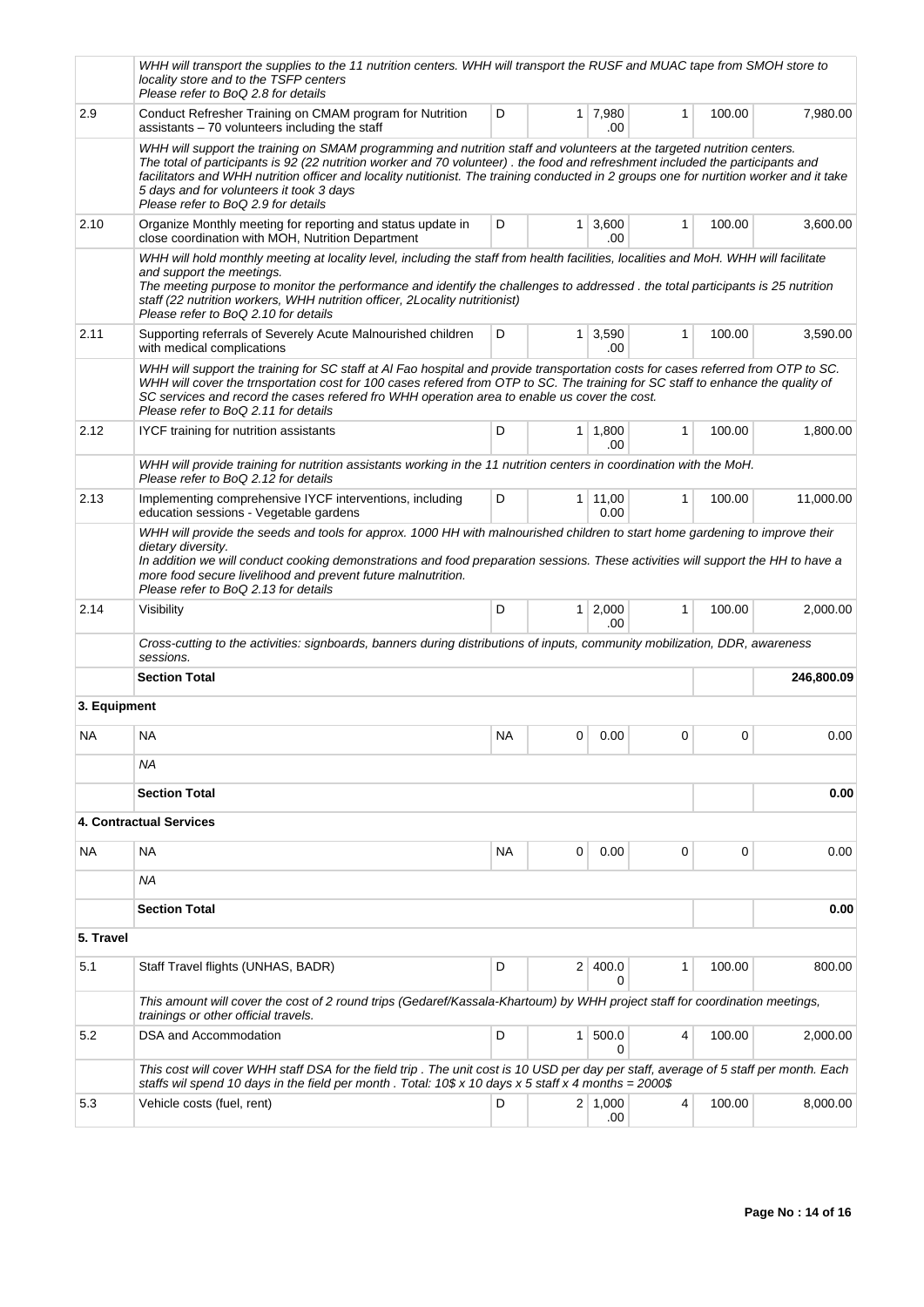|                         | Vehicles costs for field monitoring visits including monitoring activities. The unit cost is 1000\$ made of 700\$ per month per<br>vehicle for the 2 vehicles dedicated 100% to the project, and an envelope of 300\$ per month for the rent to cover the periods of<br>shortage of fuel, and additional need of vehicles for the movement of staff and goods due to the level of activities implemented<br>(an estimate of 3 days/month: $3 \times 100\$ ) |           |                |                       |   |       |            |
|-------------------------|-------------------------------------------------------------------------------------------------------------------------------------------------------------------------------------------------------------------------------------------------------------------------------------------------------------------------------------------------------------------------------------------------------------------------------------------------------------|-----------|----------------|-----------------------|---|-------|------------|
|                         | <b>Section Total</b>                                                                                                                                                                                                                                                                                                                                                                                                                                        |           | 10,800.00      |                       |   |       |            |
|                         | 6. Transfers and Grants to Counterparts                                                                                                                                                                                                                                                                                                                                                                                                                     |           |                |                       |   |       |            |
| NA                      | ΝA                                                                                                                                                                                                                                                                                                                                                                                                                                                          | <b>NA</b> | 0              | 0.00                  | 0 | 0     | 0.00       |
|                         | ΝA                                                                                                                                                                                                                                                                                                                                                                                                                                                          |           |                |                       |   |       |            |
|                         | <b>Section Total</b>                                                                                                                                                                                                                                                                                                                                                                                                                                        |           |                |                       |   |       | 0.00       |
|                         | 7. General Operating and Other Direct Costs                                                                                                                                                                                                                                                                                                                                                                                                                 |           |                |                       |   |       |            |
| 7.1                     | Office running costs                                                                                                                                                                                                                                                                                                                                                                                                                                        | S         | $\mathbf 1$    | 12,00<br>0.00         | 4 | 25.00 | 12,000.00  |
|                         | Contribution project to the monthly costs in Gedaref (Elesraa) Please refer to BoQ 7.1                                                                                                                                                                                                                                                                                                                                                                      |           |                |                       |   |       |            |
| 7.2                     | Vehicle running costs (maintenance, spare parts)                                                                                                                                                                                                                                                                                                                                                                                                            | S         |                | $2 \mid 2,400$<br>.00 | 4 | 25.00 | 4,800.00   |
|                         | Contribution project to the monthly costs. For 2 cars affected to the project. Please refer to BoQ 7.2                                                                                                                                                                                                                                                                                                                                                      |           |                |                       |   |       |            |
| 7.3                     | Communication costs (airtime & internet for staff)                                                                                                                                                                                                                                                                                                                                                                                                          | S         | 1 <sup>1</sup> | 2,400<br>.00          | 4 | 25.00 | 2,400.00   |
|                         | Contribution project to the monthly costs. For the airtime and internet. Please refer to BoQ 7.3                                                                                                                                                                                                                                                                                                                                                            |           |                |                       |   |       |            |
| 7.4                     | Country Office Rent costs                                                                                                                                                                                                                                                                                                                                                                                                                                   | S         | 1 <sup>1</sup> | 3,700<br>.00          | 4 | 5.00  | 740.00     |
|                         | Office Rent: 1 unit x $$3,700 \times 4$ months x $5\% = $740.00$                                                                                                                                                                                                                                                                                                                                                                                            |           |                |                       |   |       |            |
| 7.5                     | <b>Country Office Utilities</b>                                                                                                                                                                                                                                                                                                                                                                                                                             | S         | $\mathbf{1}$   | 1,000<br>.00          | 4 | 5.00  | 200.00     |
|                         | Office Utilities: 1 unit x \$ 1000 x 4 months x $5\%$ = \$200<br>incl. water consumption, electricity, standby generator                                                                                                                                                                                                                                                                                                                                    |           |                |                       |   |       |            |
| 7.6                     | <b>Country Office Communication</b>                                                                                                                                                                                                                                                                                                                                                                                                                         | S         | 1 <sup>1</sup> | 1,500<br>.00          | 4 | 5.00  | 300.00     |
|                         | Internet & Staff Airtime cost:<br>Internet: 1 unit $X $1000.00 x 4$ months $x 5% = 200$<br>Airtime (support staff) 1 unit x $$500 \times 4$ months x $5\% = 100$                                                                                                                                                                                                                                                                                            |           |                |                       |   |       |            |
|                         | <b>Section Total</b>                                                                                                                                                                                                                                                                                                                                                                                                                                        |           |                |                       |   |       | 20,440.00  |
| <b>SubTotal</b>         |                                                                                                                                                                                                                                                                                                                                                                                                                                                             |           | 58.00          |                       |   |       | 327,040.09 |
| Direct                  |                                                                                                                                                                                                                                                                                                                                                                                                                                                             |           |                |                       |   |       | 281,600.09 |
| Support                 |                                                                                                                                                                                                                                                                                                                                                                                                                                                             |           |                |                       |   |       | 45,440.00  |
| <b>PSC Cost</b>         |                                                                                                                                                                                                                                                                                                                                                                                                                                                             |           |                |                       |   |       |            |
| <b>PSC Cost Percent</b> |                                                                                                                                                                                                                                                                                                                                                                                                                                                             |           |                |                       |   |       | 7.00       |
| PSC Amount              |                                                                                                                                                                                                                                                                                                                                                                                                                                                             |           |                |                       |   |       | 22,892.81  |
| <b>Total Cost</b>       |                                                                                                                                                                                                                                                                                                                                                                                                                                                             |           |                |                       |   |       | 349,932.90 |